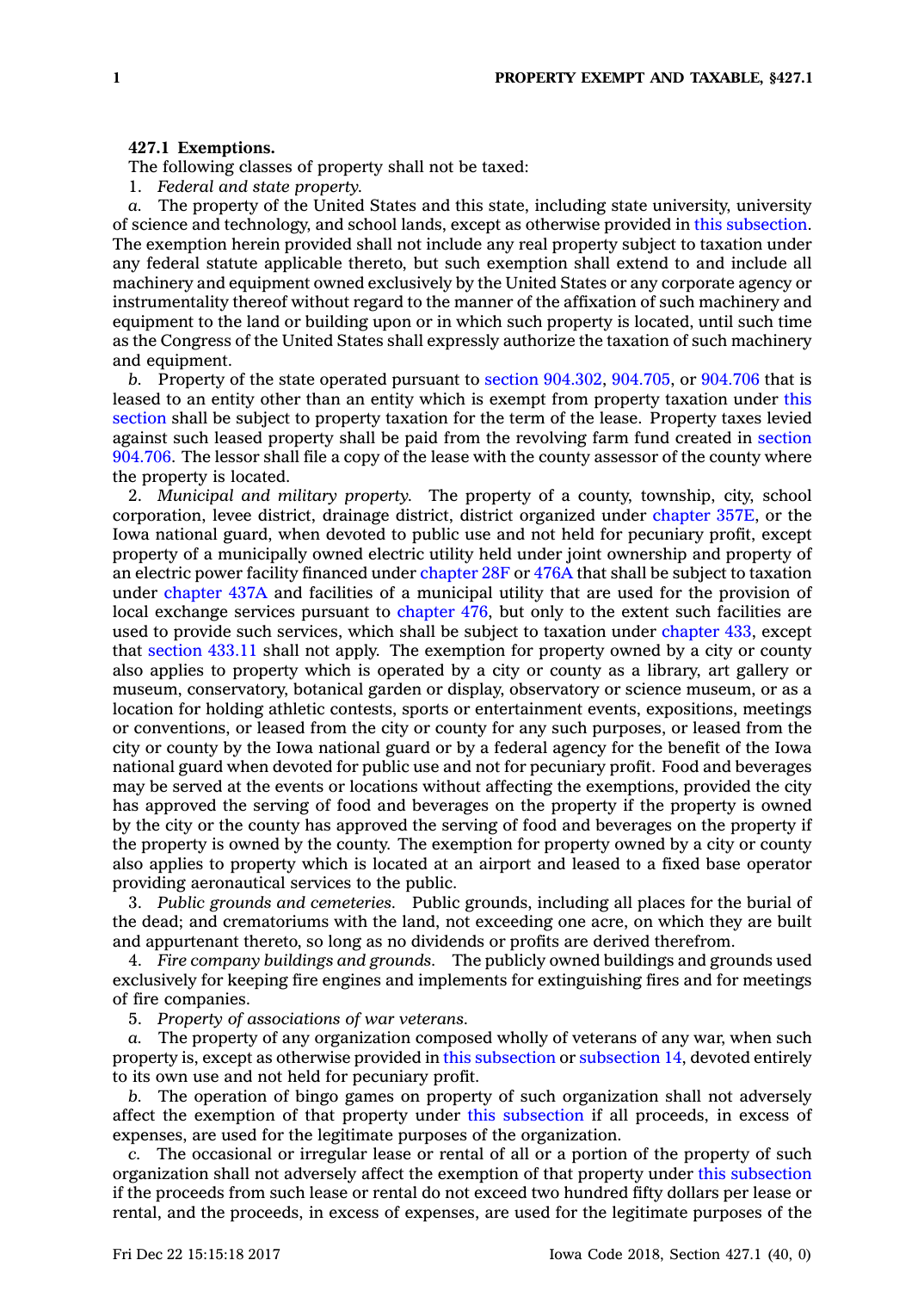## **§427.1, PROPERTY EXEMPT AND TAXABLE 2**

organization. In addition, the occasional or irregular lease or rental shall be considered <sup>a</sup> use for the appropriate objects of the organization for purposes of [subsection](https://www.legis.iowa.gov/docs/code/427.1.pdf) 14.

6. *Property of cemetery associations.*

*a.* Burial grounds, mausoleums, buildings, and equipment owned and operated by cemetery associations and used exclusively for the maintenance and care of the cemeteries devoted to interment of human bodies and human remains. The exemption granted by [this](https://www.legis.iowa.gov/docs/code/427.1.pdf) [subsection](https://www.legis.iowa.gov/docs/code/427.1.pdf) shall not apply to any property used for the practice of mortuary science.

*b.* Agricultural land owned by <sup>a</sup> cemetery association and leased to another person for agricultural use if the revenues resulting from the lease are used by the cemetery association exclusively for the maintenance and care of cemeteries owned by the cemetery association and devoted to interment of human bodies and human remains.

7. *Libraries and art galleries.* All grounds and buildings used for public libraries, public art galleries, and libraries and art galleries owned and kept by private individuals, associations, or corporations, for public use and not for private profit. Claims for exemption for libraries and art galleries owned and kept by private individuals, associations, or corporations for public use and not for private profit must be filed with the local assessor by February 1 of the first year the exemption is requested. Once the exemption is granted, the exemption shall continue to be granted for subsequent assessment years without further filing of claims as long as the property continues to be used as <sup>a</sup> library or art gallery for public use and not for private profit.

8. *Property of religious, literary, and charitable societies.*

*a.* All grounds and buildings used or under construction by literary, scientific, charitable, benevolent, agricultural, and religious institutions and societies solely for their appropriate objects, not exceeding three hundred twenty acres in extent and not leased or otherwise used or under construction with <sup>a</sup> view to pecuniary profit. However, an organization mentioned in this [subsection](https://www.legis.iowa.gov/docs/code/427.1.pdf) whose primary objective is to preserve land in its natural state may own or lease land not exceeding three hundred twenty acres in each county for its appropriate objects. For assessment years beginning on or after January 1, 2016, the exemption granted by this [subsection](https://www.legis.iowa.gov/docs/code/427.1.pdf) shall also apply to grounds owned by <sup>a</sup> religious institution or society, not exceeding <sup>a</sup> total of fifty acres, if all monetary and in-kind profits of the religious institution or society resulting from use or lease of the grounds are used exclusively by the religious institution or society for the appropriate objects of the institution or society.

*b.* All deeds or leases by which such property is held shall be filed for record before the property herein described shall be omitted from the assessment. All such property shall be listed upon the tax rolls of the district or districts in which it is located and shall have ascribed to it an actual fair market value and an assessed or taxable value, as contemplated by [section](https://www.legis.iowa.gov/docs/code/441.21.pdf) [441.21](https://www.legis.iowa.gov/docs/code/441.21.pdf), whether such property be subject to <sup>a</sup> levy or be exempted as herein provided and such information shall be open to public inspection.

9. *Property of educational institutions.* Real estate owned by any educational institution of this state as <sup>a</sup> part of its endowment fund, to the extent of one hundred sixty acres in any civil township except any real property acquired after January 1, 1965, by any educational institution as <sup>a</sup> part of its endowment fund or upon which any income is derived or used, directly or indirectly, for full or partial payment for services rendered, shall be taxed beginning with the levies applied for taxes payable in the year 1967, at the same rate as all other property of the same class in the taxing district in which the real property is located. The property acquired prior to January 1, 1965, and held or owned as part of the endowment fund of an educational institution shall be subject to assessment and levy in the assessment year 1974 for taxes payable in 1975. All the property shall be listed on the assessment rolls in the district in which the property is located and an actual fair market value and an assessed or taxable value be ascribed to it, as contemplated by section [441.21](https://www.legis.iowa.gov/docs/code/441.21.pdf), irrespective of whether an exemption under this [subsection](https://www.legis.iowa.gov/docs/code/427.1.pdf) may be or is affirmed, and the information shall be open to public inspection; it being the intent of this [section](https://www.legis.iowa.gov/docs/code/427.1.pdf) that the property be valued whether or not it be subject to <sup>a</sup> levy. Every educational institution claiming an exemption under this [subsection](https://www.legis.iowa.gov/docs/code/427.1.pdf) shall file with the assessor not later than February 1 of the year for which the exemption is requested, <sup>a</sup> statement upon forms to be prescribed by the director of revenue, describing and locating the property upon which exemption is claimed.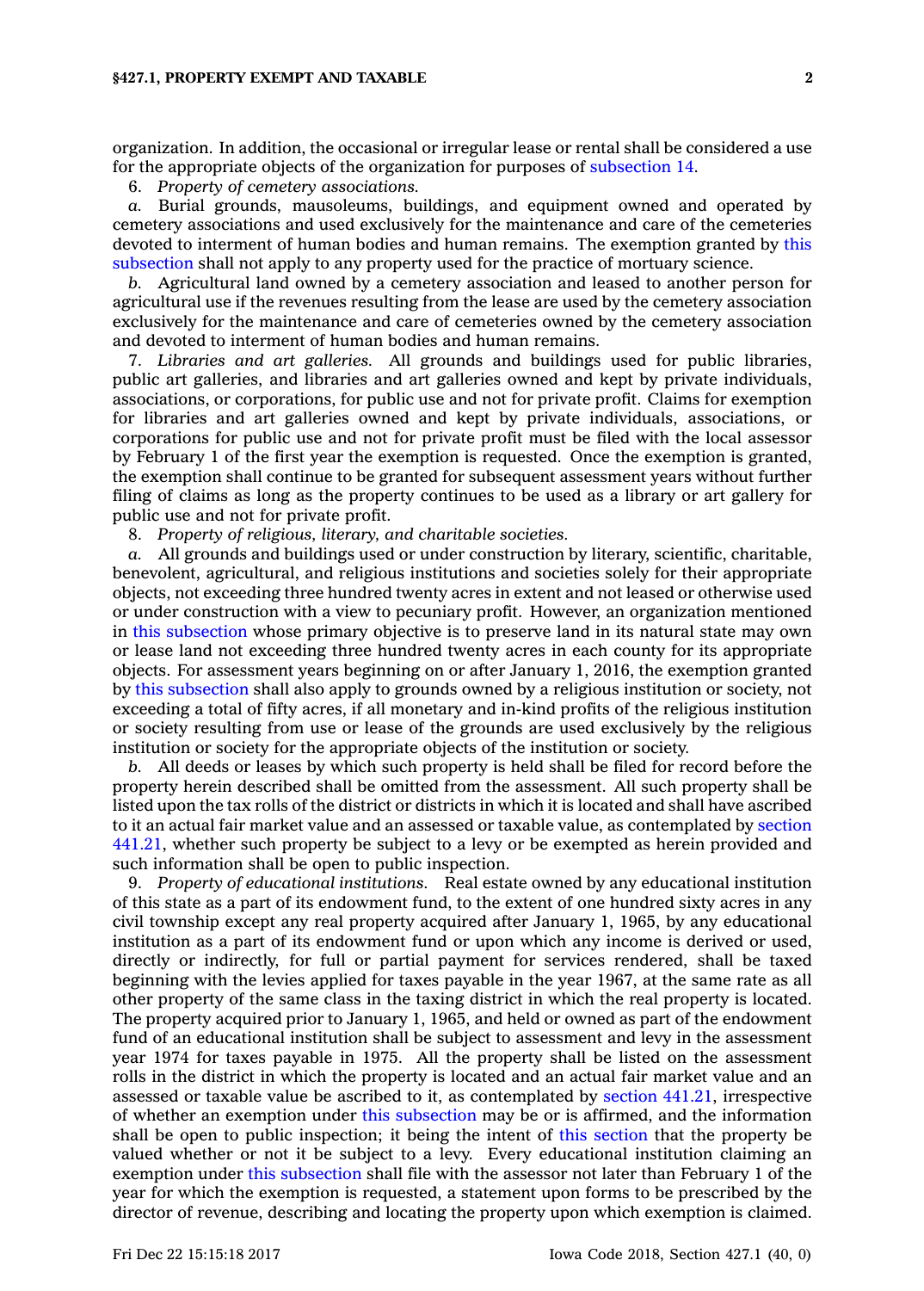Property which is located on the campus grounds and used for student union purposes may serve food and beverages without affecting its exemption received pursuant to [subsection](https://www.legis.iowa.gov/docs/code/427.1.pdf) [8](https://www.legis.iowa.gov/docs/code/427.1.pdf) or this [subsection](https://www.legis.iowa.gov/docs/code/427.1.pdf).

10. *Homes for soldiers.* The buildings and grounds of homes owned and operated by organizations of soldiers, sailors, or marines of any of the wars of the United States when used for <sup>a</sup> home for disabled soldiers, sailors, or marines and not operated for pecuniary profit.

11. *Agricultural produce.* Growing agricultural and horticultural crops except commercial orchards and vineyards.

12. *Government lands.* Government lands entered and located, or lands purchased from this state, for the year in which the entry, location, or purchase is made.

13. *Public airports.* Any lands, the use of which (without charge by or compensation to the holder of the legal title thereto) has been granted to and accepted by the state or any political subdivision thereof for airport or aircraft landing area purposes.

14. *Statement of objects and uses filed.* A society or organization claiming an exemption under [subsection](https://www.legis.iowa.gov/docs/code/427.1.pdf) 5, 8, or 33 shall file with the assessor not later than February 1 <sup>a</sup> statement upon forms to be prescribed by the director of revenue, describing the nature of the property upon which the exemption is claimed and setting out in detail any uses and income from the property derived from the rentals, leases, or other uses of the property not solely for the appropriate objects of the society or organization. Upon the filing and allowance of the claim, the claim shall be allowed on the property for successive years without further filing as long as the property is used for the purposes specified in the original claim for exemption. When the property is sold or transferred, the county recorder shall provide notice of the transfer to the assessor. The notice shall describe the property transferred and the name of the person to whom title to the property is transferred.

*a.* The assessor, in arriving at the valuation of any property of the society or organization, shall take into consideration any uses of the property not for the appropriate objects of the organization and shall assess in the same manner as other property, all or any portion of the property involved which is leased or rented and is used regularly for commercial purposes for <sup>a</sup> profit to <sup>a</sup> party or individual. If <sup>a</sup> portion of the property is used regularly for commercial purposes, an exemption shall not be allowed upon property so used and the exemption granted shall be in the proportion of the value of the property used solely for the appropriate objects of the organization, to the entire value of the property. However, the board of trustees or the board of directors of <sup>a</sup> hospital, as defined in section [135B.1](https://www.legis.iowa.gov/docs/code/135B.1.pdf), may permit use of <sup>a</sup> portion of the hospital for commercial purposes, and the hospital is entitled to full exemption for that portion used for nonprofit health-related purposes, upon compliance with the filing requirements of this [subsection](https://www.legis.iowa.gov/docs/code/427.1.pdf). The property of <sup>a</sup> nursing facility, as defined in section 135C.1, [subsection](https://www.legis.iowa.gov/docs/code/135C.1.pdf) 14, which is exempt from federal income tax under section  $501(c)$  (3) of the Internal Revenue Code, and otherwise qualified, is entitled to the full exemption of the property regardless of the proportion of residents of the facility for whom the cost of care is privately paid or paid under Tit. XIX of the federal Social Security Act, upon compliance with the filing requirements of this [subsection](https://www.legis.iowa.gov/docs/code/427.1.pdf).

*b.* An exemption shall not be granted upon property upon or in which persistent violations of the laws of the state are permitted. A claimant of an exemption shall, under oath, declare that no violations of law will be knowingly permitted or have been permitted on or after January 1 of the year in which <sup>a</sup> tax exemption is requested. Claims for exemption shall be verified under oath by the president or other responsible head of the organization. A society or organization which ceases to use the property for the purposes stated in the claim shall provide written notice to the assessor of the change in use.

15. *Mandatory denial.* No exemption shall be granted upon any property which is the location of federally licensed devices not lawfully permitted to operate under the laws of the state.

16. *Revoking or modifying exemption.* Any taxpayer or any taxing district may make application to the director of revenue for revocation or modification of any exemption, based upon alleged violations of this [chapter](https://www.legis.iowa.gov/docs/code//427.pdf). The director of revenue may also on the director's own motion set aside or modify any exemption which has been granted upon property for which exemption is claimed under this [chapter](https://www.legis.iowa.gov/docs/code//427.pdf). The director of revenue shall give notice by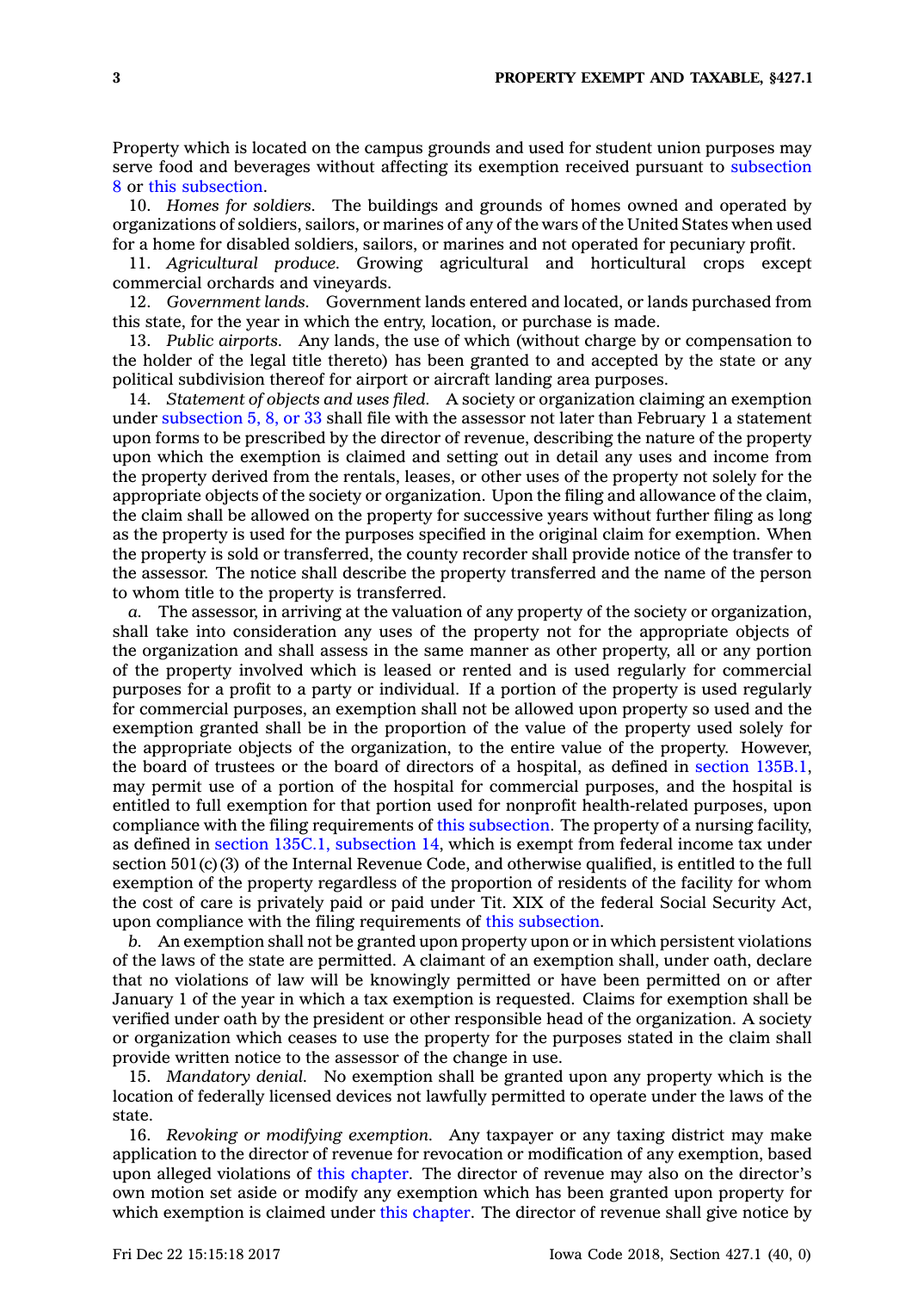mail to the taxpayer or taxing district applicant and to the societies or organizations claiming an exemption upon property, exemption of which is questioned before or by the director of revenue, and shall hold <sup>a</sup> hearing prior to issuing any order for revocation or modification. An order made by the director of revenue revoking or modifying an exemption shall be applicable to the tax year commencing with the tax year in which the application is made to the director or the tax year commencing with the tax year in which the director's own motion is filed. An order made by the director of revenue revoking or modifying an exemption is subject to judicial review in accordance with [chapter](https://www.legis.iowa.gov/docs/code//17A.pdf) 17A, the Iowa administrative procedure Act. Notwithstanding the terms of [chapter](https://www.legis.iowa.gov/docs/code//17A.pdf) 17A, petitions for judicial review may be filed in the district court having jurisdiction in the county in which the property is located, and must be filed within thirty days after any order revoking or modifying an exemption is made by the director of revenue.

17. *Rural water sales.* The real property of <sup>a</sup> nonprofit corporation engaged in the distribution and sale of water to rural areas when devoted to public use and not held for pecuniary profit.

18. *Assessed value of exempt property.* Each county and city assessor shall determine the assessment value that would be assigned to the property if it were taxable and value all tax exempt property within the assessor's jurisdiction. A summary report of tax exempt property shall be filed with the director of revenue and the local board of review on or before April 16 of each year on forms prescribed by the director of revenue.

19. *Pollution control and recycling.* Pollution-control or recycling property as defined in this [subsection](https://www.legis.iowa.gov/docs/code/427.1.pdf) shall be exempt from taxation to the extent provided in this [subsection](https://www.legis.iowa.gov/docs/code/427.1.pdf), upon compliance with the provisions of this [subsection](https://www.legis.iowa.gov/docs/code/427.1.pdf).

*a.* (1) This exemption shall apply to new installations of pollution-control or recycling property beginning on January 1 after the construction or installation of the property is completed. This exemption shall apply beginning on January 1, 1975, to existing pollution-control property if its construction or installation was completed after September 23, 1970, and this exemption shall apply beginning January 1, 1994, to recycling property.

(2) This exemption shall be limited to the market value, as defined in section [441.21](https://www.legis.iowa.gov/docs/code/441.21.pdf), of the pollution-control or recycling property. If the pollution-control or recycling property is assessed with other property as <sup>a</sup> unit, this exemption shall be limited to the net market value added by the pollution-control or recycling property, determined as of the assessment date.

*b.* (1) Application for this exemption shall be filed with the assessing authority not later than the first of February of the first year for which the exemption is requested, on forms provided by the department of revenue. The application shall describe and locate the specific pollution-control or recycling property to be exempted.

(2) The application for <sup>a</sup> specific pollution-control or recycling property shall be accompanied by <sup>a</sup> certificate of the department of natural resources certifying that the primary use of the pollution-control property is to control or abate pollution of any air or water of this state or to enhance the quality of any air or water of this state or, if the property is recycling property, that the primary use of the property is for recycling.

*c.* A taxpayer may seek judicial review of <sup>a</sup> determination of the department or, on appeal, of the environmental protection commission in accordance with the provisions of [chapter](https://www.legis.iowa.gov/docs/code//17A.pdf) [17A](https://www.legis.iowa.gov/docs/code//17A.pdf).

*d.* The environmental protection commission of the department of natural resources shall adopt rules relating to certification under this [subsection](https://www.legis.iowa.gov/docs/code/427.1.pdf) and information to be submitted for evaluating pollution-control or recycling property for which <sup>a</sup> certificate is requested. The department of revenue shall adopt any rules necessary to implement this [subsection](https://www.legis.iowa.gov/docs/code/427.1.pdf), including rules on identification and valuation of pollution-control or recycling property. All rules adopted shall be subject to the provisions of [chapter](https://www.legis.iowa.gov/docs/code//17A.pdf) 17A.

*e.* (1) For the purposes of this [subsection](https://www.legis.iowa.gov/docs/code/427.1.pdf), *"pollution-control property"* means personal property or improvements to real property, or any portion thereof, used primarily to control or abate pollution of any air or water of this state or used primarily to enhance the quality of any air or water of this state and *"recycling property"* means personal property or improvements to real property or any portion of the property, used primarily in the manufacturing process and resulting directly in the conversion of waste glass, waste plastic, wastepaper products, waste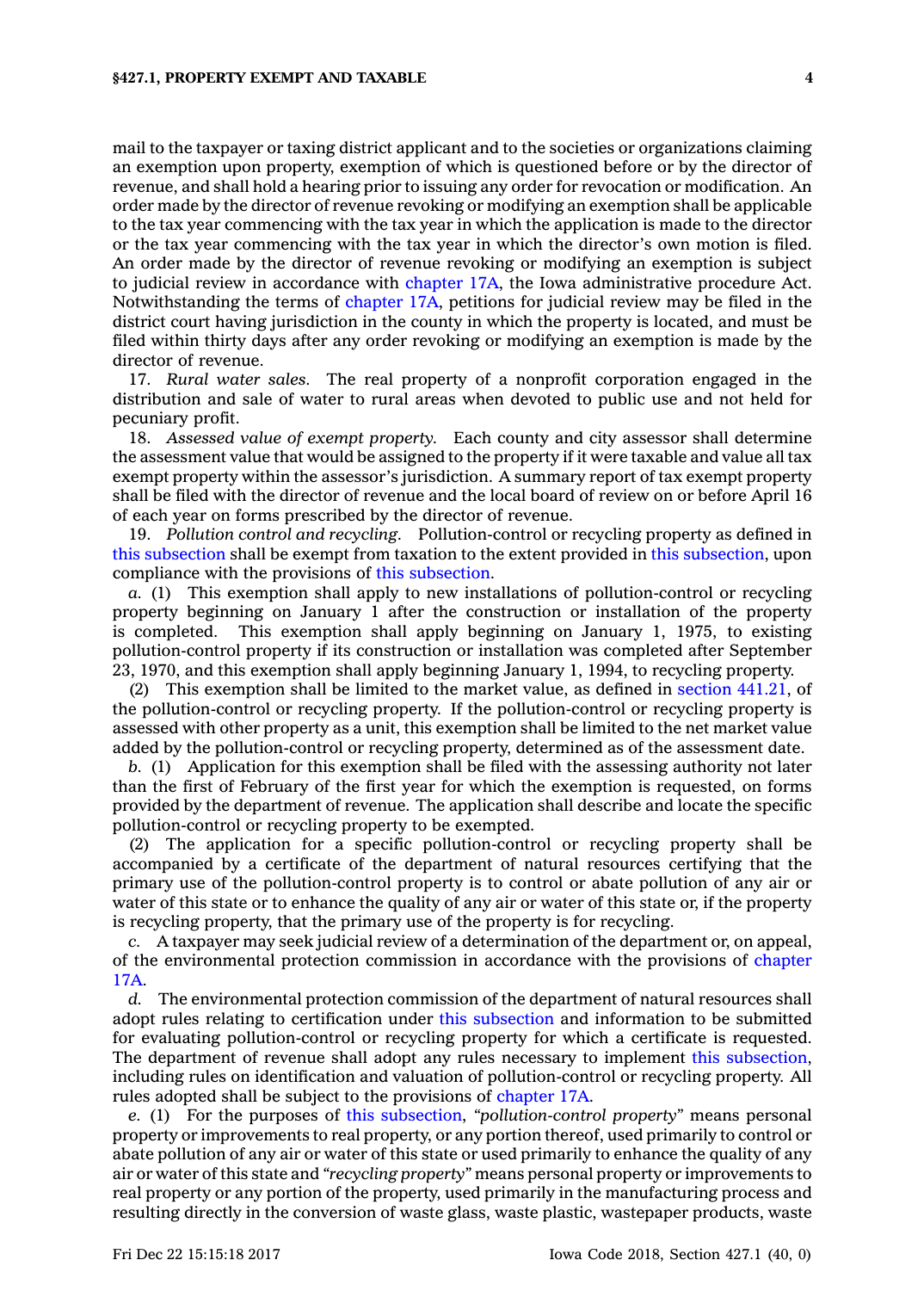paperboard, or waste wood products into new raw materials or products composed primarily of recycled material. In the event such property shall also serve other purposes or uses of productive benefit to the owner of the property, only such portion of the assessed valuation thereof as may reasonably be calculated to be necessary for and devoted to the control or abatement of pollution, to the enhancement of the quality of the air or water of this state, or for recycling shall be exempt from taxation under this [subsection](https://www.legis.iowa.gov/docs/code/427.1.pdf).

(2) For the purposes of this [subsection](https://www.legis.iowa.gov/docs/code/427.1.pdf), *"pollution"* means air pollution as defined in section [455B.131](https://www.legis.iowa.gov/docs/code/455B.131.pdf) or water pollution as defined in section [455B.171](https://www.legis.iowa.gov/docs/code/455B.171.pdf). *"Water of the state"* means the water of the state as defined in section [455B.171](https://www.legis.iowa.gov/docs/code/455B.171.pdf). *"Enhance the quality"* means to diminish the level of pollutants below the air or water quality standards established by the environmental protection commission of the department of natural resources.

20. *Impoundment structures.*

*a.* The impoundment structure and any land underlying an impoundment located outside an incorporated city, which are not developed or used directly or indirectly for nonagricultural income-producing purposes and which are maintained in <sup>a</sup> condition satisfactory to the soil and water conservation district commissioners of the county in which the impoundment structure and the impoundment are located. A person owning land which qualifies for a property tax exemption under this [subsection](https://www.legis.iowa.gov/docs/code/427.1.pdf) shall apply to the county assessor each year not later than February 1 for the exemption. The application shall be made on forms prescribed by the department of revenue. The first application shall be accompanied by <sup>a</sup> copy of the water storage permit approved by the director of the department of natural resources or the director's designee, and <sup>a</sup> copy of the plan for the construction of the impoundment structure and the impoundment. The construction plan shall be used to determine the total acre-feet of the impoundment and the amount of land which is eligible for the property tax exemption. The county assessor shall annually review each application for the property tax exemption under this [subsection](https://www.legis.iowa.gov/docs/code/427.1.pdf) and submit it, with the recommendation of the soil and water conservation district commissioners, to the board of supervisors for approval or denial. An applicant for <sup>a</sup> property tax exemption under [this](https://www.legis.iowa.gov/docs/code/427.1.pdf) [subsection](https://www.legis.iowa.gov/docs/code/427.1.pdf) may appeal the decision of the board of supervisors to the district court.

*b.* As used in this [subsection](https://www.legis.iowa.gov/docs/code/427.1.pdf), *"impoundment"* means <sup>a</sup> reservoir or pond which has <sup>a</sup> storage capacity of at least eighteen acre-feet of water or sediment at the time of construction; *"storage capacity"* means the total area below the crest elevation of the principal spillway including the volume of any excavation in the area; and *"impoundment structure"* means <sup>a</sup> dam, earthfill, or other structure used to create an impoundment.

21. *Low-rent housing.* The property owned and operated or controlled by <sup>a</sup> nonprofit organization, as recognized by the internal revenue service, providing low-rent housing for persons who are elderly and persons with physical and mental disabilities. For the purposes of this subsection, the controlling nonprofit entity may serve as <sup>a</sup> general partner or managing member of <sup>a</sup> limited liability company or limited liability partnership which owns the property. The exemption granted under the provisions of this [subsection](https://www.legis.iowa.gov/docs/code/427.1.pdf) shall apply only until the final payment due date of the borrower's original low-rent housing development mortgage or until the borrower's original low-rent housing development mortgage is paid in full or expires, whichever is sooner, subject to the provisions of [subsection](https://www.legis.iowa.gov/docs/code/427.1.pdf) 14. However, if the borrower's original low-rent housing development mortgage is refinanced, the exemption shall apply only until the date that would have been the final payment due date under the terms of the borrower's original low-rent housing development mortgage or until the refinanced mortgage is paid in full or expires, whichever is sooner, subject to the provisions of [subsection](https://www.legis.iowa.gov/docs/code/427.1.pdf) 14.

21A. *Dwelling unit property owned by community housing development organization.* Dwelling unit property owned and managed by <sup>a</sup> community housing development organization, as recognized by the state of Iowa and the federal government pursuant to criteria for community housing development organization designation contained in the HOME program of the federal National Affordable Housing Act of 1990, if the organization is also <sup>a</sup> nonprofit organization exempt from federal income tax under section 501(c)(3) of the Internal Revenue Code and owns and manages more than one hundred fifty dwelling units that are located in <sup>a</sup> city with <sup>a</sup> population of more than one hundred ten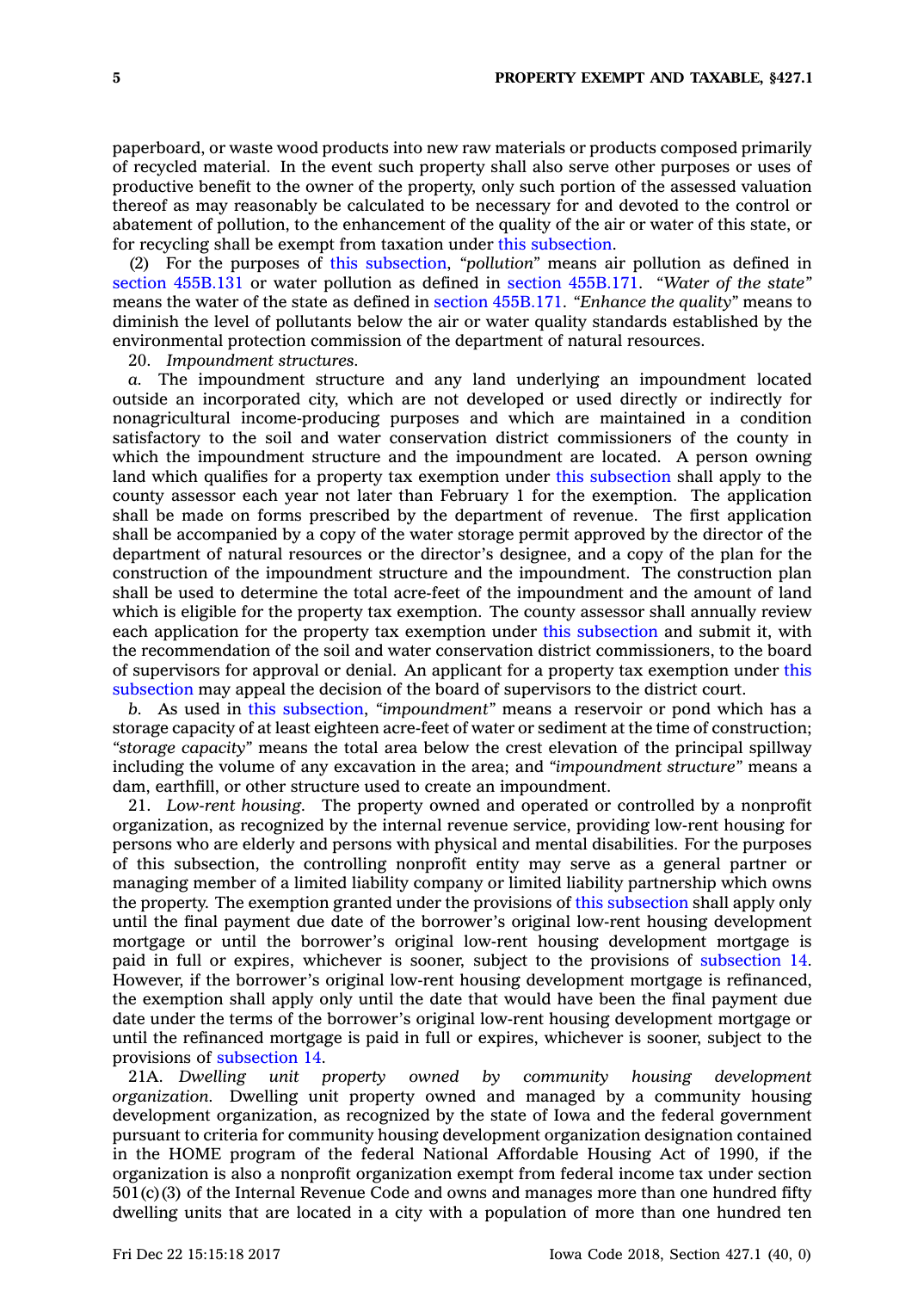## **§427.1, PROPERTY EXEMPT AND TAXABLE 6**

thousand. For the 2005 and 2006 assessment years, an application is not required to be filed to receive the exemption. For the 2007 and subsequent assessment years, an application for exemption must be filed with the assessing authority not later than February 1 of the assessment year for which the exemption is sought. Upon the filing and allowance of the claim, the claim shall be allowed on the property for successive years without further filing as long as the property continues to qualify for the exemption.

22. *Natural conservation or wildlife areas.* Recreational lakes, forest covers, rivers and streams, river and stream banks, and open prairies as designated by the board of supervisors of the county in which located. The board of supervisors shall annually designate the real property, not to exceed in the aggregate for the fiscal year beginning July 1, 1983, the greater of one percent of the acres assessed as agricultural land or three thousand acres in each county, for which this exemption shall apply. For subsequent fiscal years, the limitation on the maximum acreage of real property that may be granted exemptions shall be the limitation for the previous fiscal year, unless the amount of acreage granted exemptions for the previous fiscal year equaled the limitation for that year, then the limitation for the subsequent fiscal year is the limitation for the previous fiscal year plus an increase, not to exceed three hundred acres, of ten percent of that limitation. The procedures of this [subsection](https://www.legis.iowa.gov/docs/code/427.1.pdf) shall be followed for each assessment year to procure an exemption for the fiscal year beginning in the assessment year. The exemption shall be only for the fiscal year for which it is granted. A parcel of property may be granted subsequent exemptions. The exemption shall only be granted for parcels of property of two acres or more.

*a.* Application for this exemption shall be filed with the commissioners of the soil and water conservation district in which the property is located, not later than February 1 of the assessment year, on forms provided by the department of revenue. The application shall describe and locate the property to be exempted and have attached to it an aerial photograph of that property on which is outlined the boundaries of the property to be exempted. In the case of an open prairie that has been restored or reestablished, the property shall be inspected and certified as provided by the county board of supervisors as having adequate ground cover consisting of native species and that all primary and secondary noxious weeds present are being controlled to prevent the spread of seeds by either wind or water. In the case of an open prairie which is or includes <sup>a</sup> gully area susceptible to severe erosion, an approved erosion control plan must accompany the application.

*b.* Upon receipt of the application, the commissioners shall certify whether the property is eligible to receive the exemption. The commissioners shall not withhold certification of the eligibility of property because of the existence upon the property of an abandoned building or structure which is not used for economic gain. If the commissioners certify that the property is eligible, the application shall be forwarded to the board of supervisors by May 1 of that assessment year with the certification of the eligible acreage. An application must be accompanied by an affidavit signed by the applicant that if an exemption is granted, the property will not be used for economic gain during the assessment year in which the exemption is granted.

*c.* In the case of an open prairie that has been restored or reestablished and that does not receive the certification as provided by the county board of supervisors as it relates to the ground cover, the applicant shall be notified of the availability of resource enhancement and protection fund cost-share moneys and soil and conservation technological assistance for reestablishing native vegetation.

*d.* Before the board of supervisors may designate real property for the exemption, it shall establish priorities for the types of real property for which an exemption may be granted and the amount of acreage. These priorities may be the same as or different than those for previous years. The board of supervisors shall get the approval of the governing body of the city before an exemption may be granted to real property located within the corporate limits of that city. A public hearing shall be held with notice given as provided in [section](https://www.legis.iowa.gov/docs/code/73A.2.pdf) 73A.2 at which the proposed priority list shall be presented. However, no public hearing is required if the proposed priorities are the same as those for the previous year. After the public hearing, the board of supervisors shall adopt by resolution the proposed priority list or another priority list. Property upon which are located abandoned buildings or structures shall have the lowest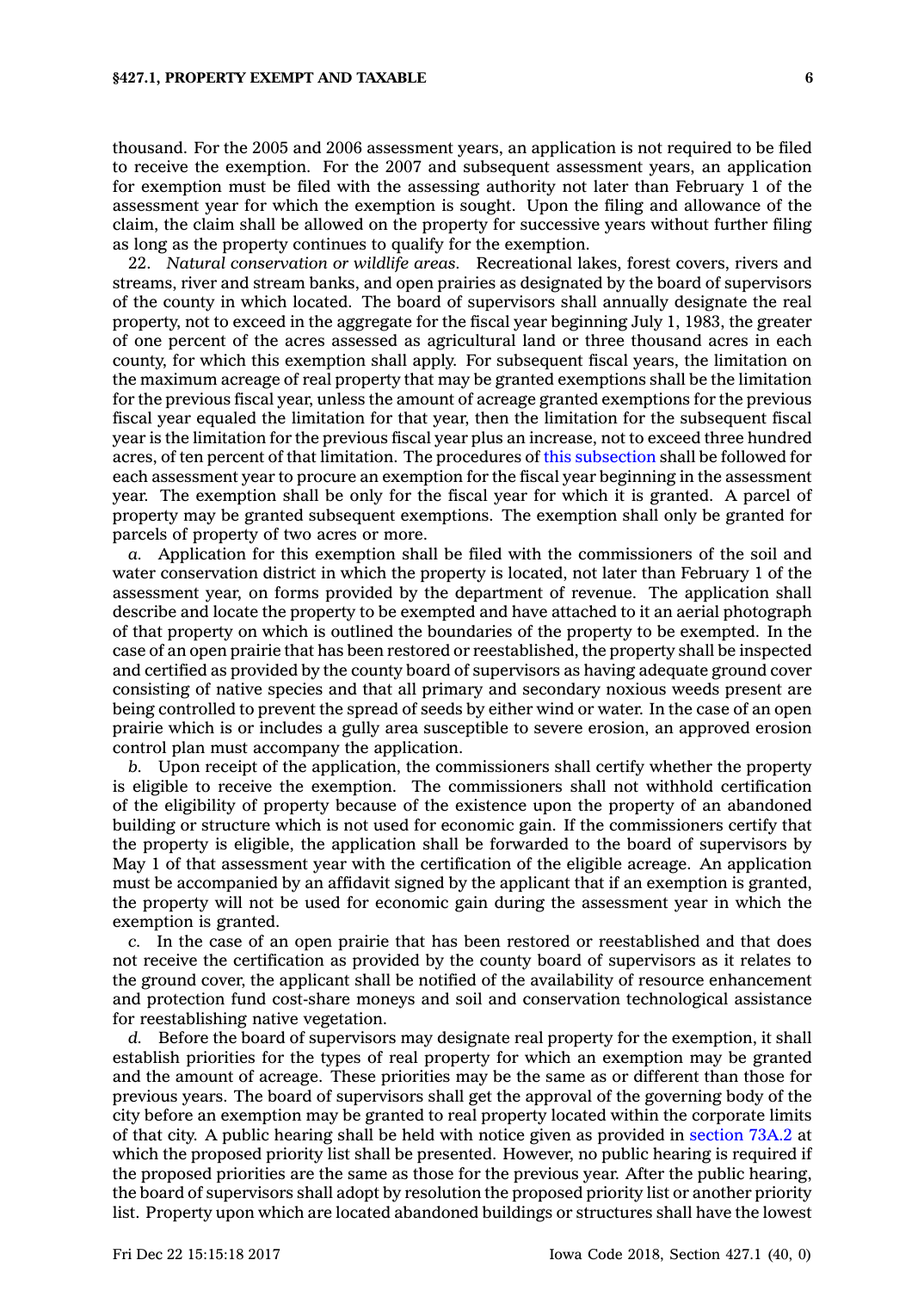priority on the list adopted, except where the board of supervisors determines that <sup>a</sup> structure has historic significance. The board of supervisors shall also provide for <sup>a</sup> procedure where the amount of acres for which exemptions are sought exceeds the amount the priority list provides for that type or in the aggregate for all types.

*e.* After receipt of an application with its accompanying certification and affidavit and the establishment of the priority list, the board of supervisors may grant <sup>a</sup> tax exemption under this [subsection](https://www.legis.iowa.gov/docs/code/427.1.pdf) using the established priority list as <sup>a</sup> mandate. Real property designated for the tax exemption shall be designated by May 15 of the assessment year in which begins the fiscal year for which the exemption is granted. Notification shall be sent to the county auditor and the applicant.

*f.* The board of supervisors does not have to grant tax exemptions under this [subsection](https://www.legis.iowa.gov/docs/code/427.1.pdf), grant tax exemptions in the aggregate of the maximum acreage which may be granted exemptions, or grant <sup>a</sup> tax exemption for the total acreage for which the applicant requested the exemption. Only real property in parcels of two acres or more which is recreational lakes, forest cover, river and stream, river and stream banks, or open prairie and which is utilized for the purposes of providing soil erosion control or wildlife habitat or both, and which is subject to property tax for the fiscal year for which the tax exemption is requested, is eligible for the exemption under this [subsection](https://www.legis.iowa.gov/docs/code/427.1.pdf). However, in addition to the above, in order for <sup>a</sup> gully area which is susceptible to severe erosion to be eligible, there must be an erosion control plan for it approved by the commissioners of the soil and water conservation district in which it is located. In the case of an open prairie that has been restored or reestablished, the property shall be inspected and certified as provided by the county board of supervisors as having adequate ground cover consisting of native species and that all primary and secondary noxious weeds present are being controlled to prevent the spread of seeds by either wind or water. In the case of an exemption for river and stream or river and stream banks, the exemption shall not be granted unless there is included in the exemption land located at least thirty-three feet from the ordinary high water mark of the river and stream or river and stream banks. Property shall not be denied an exemption because of the existence upon the property of an abandoned building or structure which is not used for economic gain. If the real property is located within <sup>a</sup> city, the approval of the governing body must be obtained before the real property is eligible for an exemption. For purposes of this [subsection](https://www.legis.iowa.gov/docs/code/427.1.pdf):

(1) *"Open prairies"* includes hillsides and gully areas which have <sup>a</sup> permanent grass cover but does not include native prairies meeting the criteria of the natural resource commission.

(2) *"Forest cover"* means land which is predominantly wooded.

(3) *"Recreational lake"* means <sup>a</sup> body of water, which is not <sup>a</sup> river or stream, owned solely by <sup>a</sup> nonprofit organization and primarily used for boating, fishing, swimming, and other recreational purposes.

(4) *"Used for economic gain"* includes, but is not limited to, using property for the storage of equipment, machinery, or crops.

*g.* Notwithstanding other requirements under this [subsection](https://www.legis.iowa.gov/docs/code/427.1.pdf), the owner of any property lying between <sup>a</sup> river or stream and <sup>a</sup> dike which is required to be set back three hundred feet or less from the river or stream shall automatically be granted an exemption for that property upon submission of an application accompanied by an affidavit signed by the applicant that if the exemption is granted the property will not be used for economic gain during the period of exemption. The exemption shall continue from year to year for as long as the property qualifies and is not used for economic gain, without need for filing additional applications or affidavits. Property exempted pursuant to this paragraph is in addition to the maximum acreage applicable to other exemptions under this [subsection](https://www.legis.iowa.gov/docs/code/427.1.pdf).

23. *Native prairie and wetland.* Land designated as native prairie or land designated as <sup>a</sup> protected wetland by the department of natural resources pursuant to section [456B.12](https://www.legis.iowa.gov/docs/code/456B.12.pdf).

*a.* Application for the exemption shall be made on forms provided by the department of revenue. Land designated as <sup>a</sup> protected wetland shall be assessed at <sup>a</sup> value equal to the average value of the land where the wetland is located and which is owned by the person granted the exemption. The application forms shall be filed with the assessing authority not later than the first of February of the year for which the exemption is requested.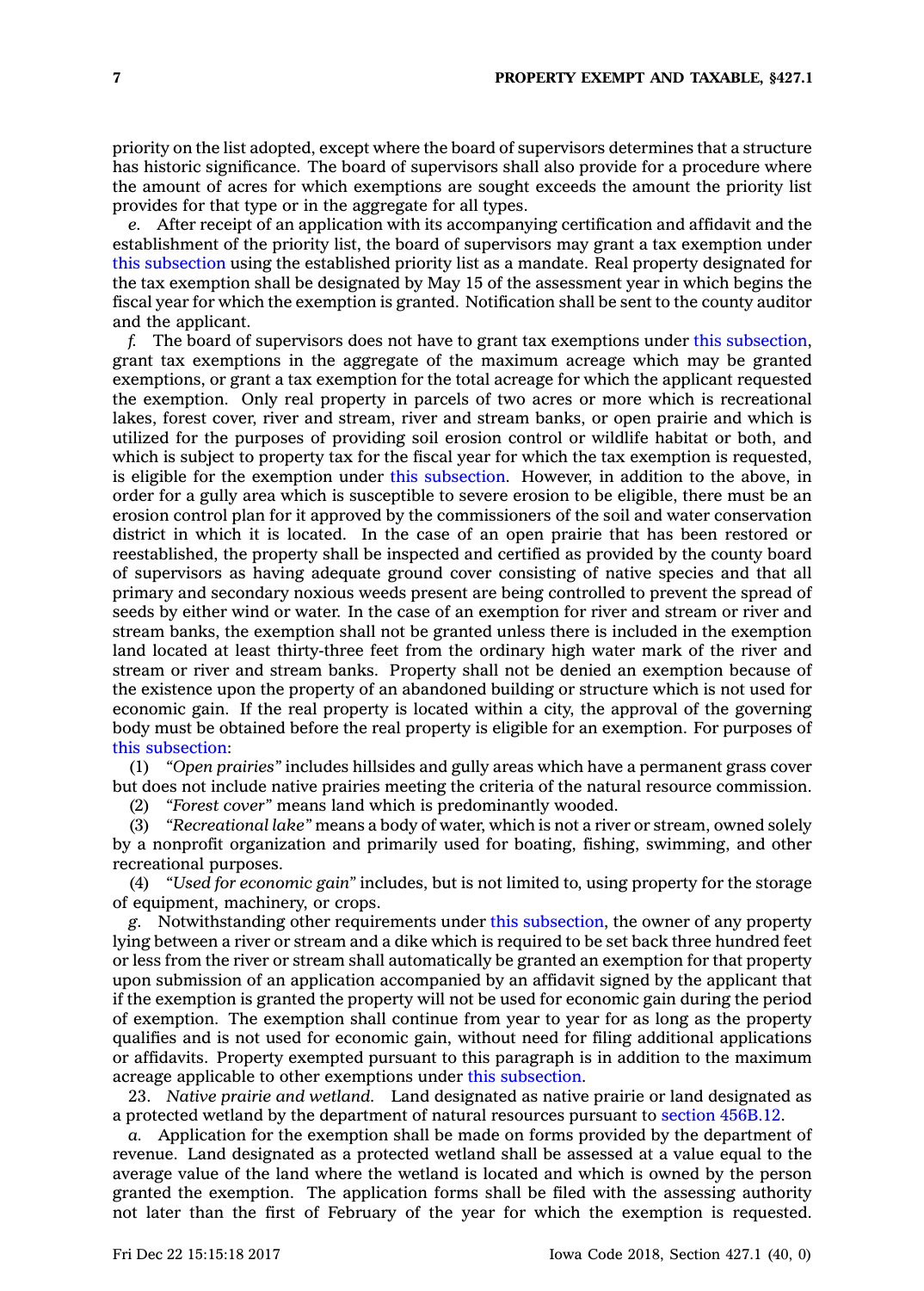The application must be accompanied by an affidavit signed by the applicant that if the exemption is granted, the property will not be used for economic gain during the assessment year in which the exemption is granted. If the property is used for economic gain during the assessment year in which the exemption is granted, the property shall lose its tax exemption and shall be taxed at the rate levied by the county for the fiscal year beginning in that assessment year. The first annual application shall be accompanied by <sup>a</sup> certificate from the department of natural resources stating that the land is native prairie or protected wetland. The department of natural resources shall issue <sup>a</sup> certificate for the native prairie exemption if the department finds that the land has never been cultivated, is unimproved, is primarily <sup>a</sup> mixture of warm season grasses interspersed with flowering plants, and meets the other criteria established by the natural resource commission for native prairie. The department of natural resources shall issue <sup>a</sup> certificate for the wetland exemption if the department finds the land is <sup>a</sup> protected wetland, as defined under section [456B.1](https://www.legis.iowa.gov/docs/code/456B.1.pdf), or if the wetland was previously drained and cropped but has been restored under <sup>a</sup> nonpermanent restoration agreement with the department or other county, state, or federal agency or private conservation group. A taxpayer may seek judicial review of <sup>a</sup> decision of the department according to [chapter](https://www.legis.iowa.gov/docs/code//17A.pdf) 17A. The natural resource commission shall adopt rules to implement this [subsection](https://www.legis.iowa.gov/docs/code/427.1.pdf).

*b.* The assessing authority each year may submit to the department <sup>a</sup> claim for reimbursement of tax revenue lost from the exemption. Upon receipt of the claim, the department shall reimburse the assessing authority an amount equal to the lost tax revenue based on the value of the protected wetland as assessed by the authority, unless the department reimburses the authority based upon <sup>a</sup> departmental assessment of the protected wetland. The authority may contest the department's assessment as provided in [chapter](https://www.legis.iowa.gov/docs/code//17A.pdf) [17A](https://www.legis.iowa.gov/docs/code//17A.pdf). The department is not required to honor <sup>a</sup> claim submitted more than sixty days after the authority has assessed land where the protected wetland is located and which is owned by the person granted the exemption.

24. *Land certified as <sup>a</sup> wildlife habitat.*

*a.* The owner of agricultural land may designate not more than two acres of the land for use as <sup>a</sup> wildlife habitat. After inspection, if the land meets the standards established by the natural resource commission for <sup>a</sup> wildlife habitat under section [483A.3](https://www.legis.iowa.gov/docs/code/483A.3.pdf), and, in the case of <sup>a</sup> wildlife habitat that has been restored or reestablished, is inspected and certified as provided by the county board of supervisors as having adequate ground cover consisting of native species and that all primary and secondary noxious weeds present are being controlled to prevent the spread of seeds by either wind or water, the department of natural resources shall certify the designated land as <sup>a</sup> wildlife habitat and shall send <sup>a</sup> copy of the certification to the appropriate assessor not later than February 1 of the assessment year for which the exemption is requested. The department of natural resources may subsequently withdraw certification of the designated land if it fails to meet the established standards for <sup>a</sup> wildlife habitat and the ground cover requirement and the assessor shall be given written notice of the decertification.

*b.* In the case where the property is <sup>a</sup> restored or reestablished wildlife habitat and does not receive the certification as provided by the county board of supervisors as it relates to the ground cover, the owner shall be notified of the availability of resource enhancement and protection fund cost-share moneys and soil and conservation technological assistance for reestablishing native vegetation.

25. Reserved.

26. *Public television station.* All grounds and buildings used or under construction for <sup>a</sup> public television station and not leased or otherwise used or under construction for pecuniary profit.

27. *Speculative shell buildings of certain organizations.*

*a.* New construction of shell buildings by community development organizations, not-for-profit cooperative associations under [chapter](https://www.legis.iowa.gov/docs/code//499.pdf) 499, or for-profit entities for speculative purposes as provided in this [subsection](https://www.legis.iowa.gov/docs/code/427.1.pdf).

*b.* The exemption shall be for one of the following:

(1) The value added by new construction of <sup>a</sup> shell building or addition to an existing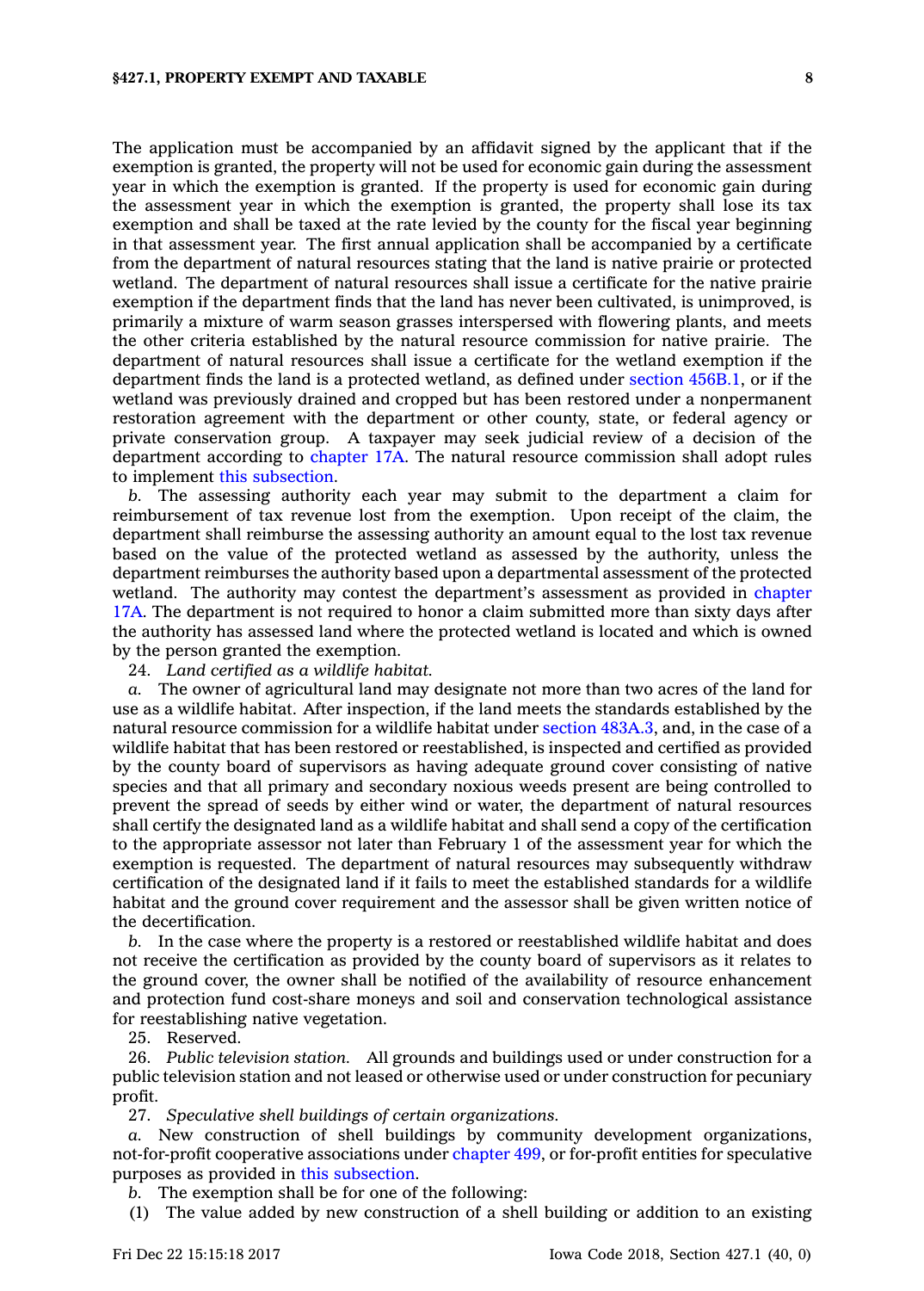building or structure by <sup>a</sup> community development organization, not-for-profit cooperative association under [chapter](https://www.legis.iowa.gov/docs/code//499.pdf) 499, or for-profit entity.

(2) The value of an existing building being reconstructed or renovated, and the value of the land on which the building is located, if the reconstruction or renovation constitutes complete replacement or refitting of the existing building or structure, by <sup>a</sup> community development organization, not-for-profit cooperative association under [chapter](https://www.legis.iowa.gov/docs/code//499.pdf) 499, or for-profit entity.

*c.* The exemption or partial exemption shall be allowed only pursuant to ordinance of <sup>a</sup> city council or board of supervisors, which ordinance shall specify if the exemption will be available for community development organizations, not-for-profit cooperative associations under [chapter](https://www.legis.iowa.gov/docs/code//499.pdf) 499, or for-profit entities. If the exemption is for <sup>a</sup> project described in paragraph *"b"*, subparagraph (1), the exemption shall be effective for the assessment year in which the building is first assessed for property taxation or the assessment year in which the addition to an existing building first adds value. If the exemption is for <sup>a</sup> project described in paragraph *"b"*, subparagraph (2), the exemption shall be effective for the assessment year following the assessment year in which the project commences. An exemption allowed under this [subsection](https://www.legis.iowa.gov/docs/code/427.1.pdf) shall be allowed for all subsequent years until the property is leased or sold or for <sup>a</sup> specific time period stated in the ordinance or until the exemption is terminated by ordinance of the city council or board of supervisors which approved the exemption. Eligibility for an exemption as <sup>a</sup> speculative shell building shall be determined as of January 1 of the assessment year. However, an exemption shall not be granted <sup>a</sup> speculative shell building of <sup>a</sup> not-for-profit cooperative association under [chapter](https://www.legis.iowa.gov/docs/code//499.pdf) 499 or <sup>a</sup> for-profit entity if the building is used by the cooperative association or for-profit entity, or <sup>a</sup> subsidiary or majority owners thereof for other than as <sup>a</sup> speculative shell building. If the shell building or any portion of the shell building is leased or sold, the portion of the shell building which is leased or sold, and <sup>a</sup> proportionate share of the land on which it is located if applicable, shall not be entitled to an exemption under this [subsection](https://www.legis.iowa.gov/docs/code/427.1.pdf) for subsequent years. Upon the sale of the shell building, the shell building shall be considered new construction for purposes of [section](https://www.legis.iowa.gov/docs/code/427B.1.pdf) 427B.1 if used for purposes set forth in [section](https://www.legis.iowa.gov/docs/code/427B.1.pdf) 427B.1.

*d.* (1) If the speculative shell building project is <sup>a</sup> speculative shell building project described in paragraph *"b"*, subparagraph (1), an application shall be filed pursuant to [section](https://www.legis.iowa.gov/docs/code/427B.4.pdf) 427B.4 for each such project for which an exemption is claimed.

(2) If the speculative shell building project is <sup>a</sup> speculative shell building project described in paragraph *"b"*, subparagraph (2), an application shall be filed by the owner of the property with the local assessor by February 1 of the assessment year in which the project commences. Applications for exemption shall be made on forms prescribed by the director of revenue and shall contain information pertaining to the nature of the improvement, its cost, and other information deemed necessary by the director of revenue. The city council or the board of supervisors, by ordinance, shall give its approval of <sup>a</sup> tax exemption for the project if the project is in conformance with the zoning plans for the city or county. The approval shall also be subject to the hearing requirements of [section](https://www.legis.iowa.gov/docs/code/427B.1.pdf) 427B.1. Approval under this subparagraph (2) entitles the owner to exemption from taxation beginning in the assessment year following the assessment year in which the project commences. However, if the tax exemption for the building and land is not approved, the person may submit an amended proposal to the city council or board of supervisors to approve or reject.

*e.* For purposes of this [subsection](https://www.legis.iowa.gov/docs/code/427.1.pdf) the following definitions apply:

(1) (a) *"Community development organization"* means an organization, which meets the membership requirements of subparagraph division (b), formed within <sup>a</sup> city or county or multicommunity group for one or more of the following purposes:

(i) To promote, stimulate, develop, and advance the business prosperity and economic welfare of the community, area, or region and its citizens.

(ii) To encourage and assist the location of new business and industry.

(iii) To rehabilitate and assist existing business and industry.

(iv) To stimulate and assist in the expansion of business activity.

(b) For purposes of this definition, <sup>a</sup> community development organization must have at least fifteen members with representation from the following: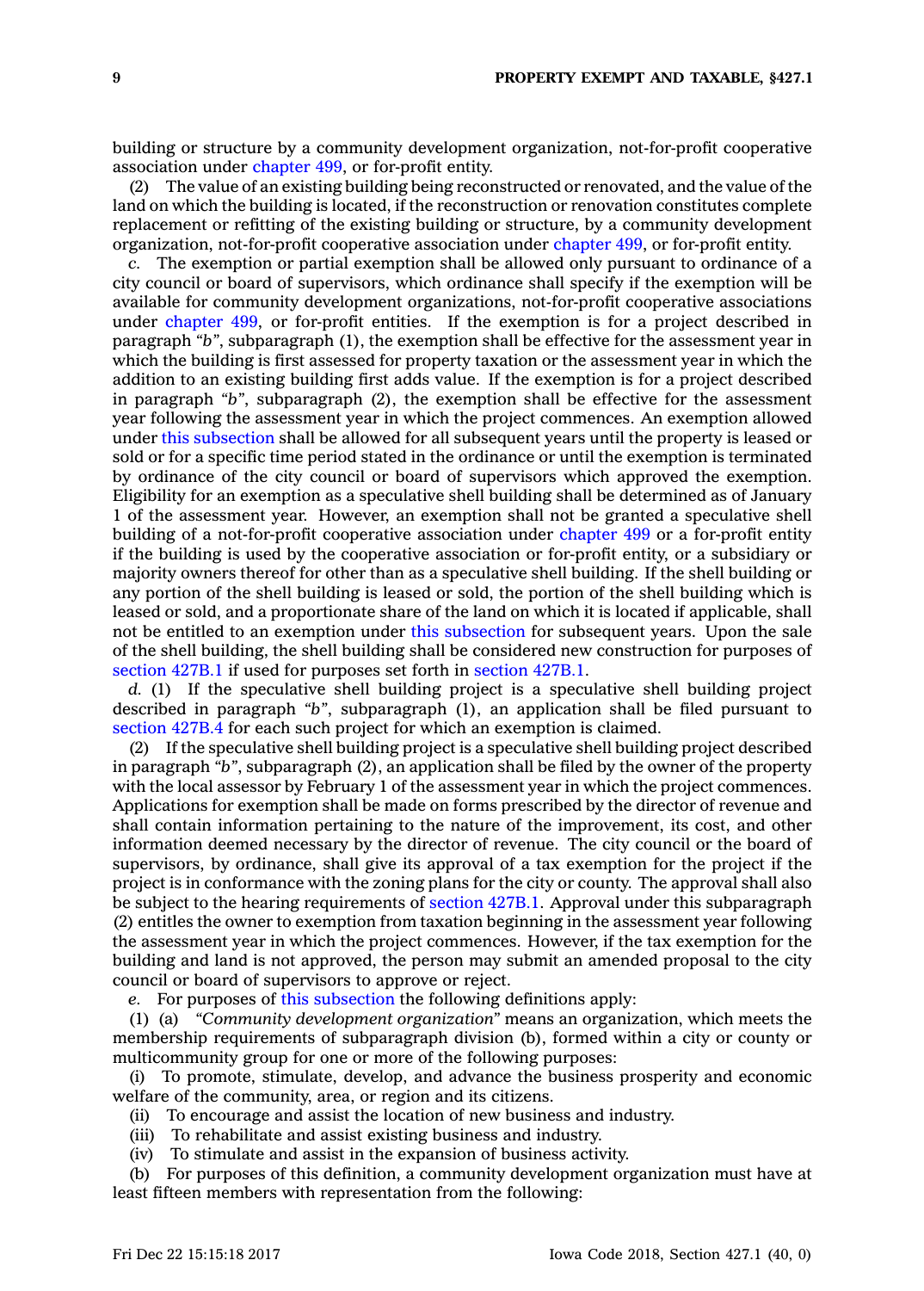## **§427.1, PROPERTY EXEMPT AND TAXABLE 10**

(i) A representative from government at the level or levels corresponding to the community development organization's area of operation.

(ii) A representative from <sup>a</sup> private sector lending institution.

(iii) A representative of <sup>a</sup> community organization in the area.

(iv) A representative of business in the area.

(v) A representative of private citizens in the community, area, or region.

(2) *"New construction"* means new buildings or structures and includes new buildings or structures which are constructed as additions to existing buildings or structures. *"New construction"* also includes reconstruction or renovation of an existing building or structure which constitutes complete replacement of an existing building or structure or refitting of an existing building or structure, if the reconstruction or renovation of the existing building or structure is required due to economic obsolescence, if the reconstruction or renovation is necessary to implement recognized industry standards for the manufacturing or processing of products, and the reconstruction or renovation is required in order to competitively manufacture or process products or for community development organizations, not-for-profit cooperative associations under [chapter](https://www.legis.iowa.gov/docs/code//499.pdf) 499, or for-profit entities to market <sup>a</sup> building or structure as <sup>a</sup> speculative shell building, which determination must receive prior approval from the city council of the city or county board of supervisors of the county.

(3) *"Speculative shell building"* means <sup>a</sup> building or structure owned and constructed or reconstructed by <sup>a</sup> community development organization, <sup>a</sup> not-for-profit cooperative association under [chapter](https://www.legis.iowa.gov/docs/code//499.pdf) 499, or <sup>a</sup> for-profit entity without <sup>a</sup> tenant or buyer for the purpose of attracting an employer or user which will complete the building to the employer's or user's specification for manufacturing, processing, or warehousing the employer's or user's product line.

28. *Joint water utilities.* The property of <sup>a</sup> joint water utility established under [chapter](https://www.legis.iowa.gov/docs/code//389.pdf) [389](https://www.legis.iowa.gov/docs/code//389.pdf), when devoted to public use and not held for pecuniary profit.

29. *Methane gas conversion.* Methane gas conversion property shall be exempt from taxation.

*a.* For purposes of this [subsection](https://www.legis.iowa.gov/docs/code/427.1.pdf), *"methane gas conversion property"* means personal property, real property, and improvements to real property, and machinery, equipment, and computers assessed as real property pursuant to section 427A.1, [subsection](https://www.legis.iowa.gov/docs/code/427A.1.pdf) 1, paragraphs *"e"* and *"j"*, used in an operation to decompose waste and convert the waste to gas, to collect methane gas or other gases produced as <sup>a</sup> by-product of waste decomposition and to convert the gas to energy, or to collect waste in order to decompose the waste to produce methane gas or other gases and to convert the gas to energy.

*b.* If the property used to convert the gas to energy also burns another fuel, the exemption shall apply to that portion of the value of such property which equals the ratio that its use of methane gas bears to total fuel consumed.

*c.* Application for this exemption shall be filed with the assessing authority not later than February 1 of each year for which the exemption is requested on forms provided by the department of revenue. The application shall describe and locate the specific methane gas conversion property to be exempted. If the property consuming methane gas also consumes another fuel, the first year application shall contain <sup>a</sup> statement to that effect and shall identify the other fuel and estimate the ratio that the methane gas consumed bears to the total fuel consumed. Subsequent year applications shall identify the actual ratio for the previous year which ratio shall be used to calculate the exemption for that assessment year.

*d.* With respect to methane gas conversion property other than that used in an operation connected with, or in conjunction with, <sup>a</sup> publicly owned sanitary landfill, the exemption pursuant to this [subsection](https://www.legis.iowa.gov/docs/code/427.1.pdf) shall be limited to property originally placed in operation on or after January 1, 2008, and on or before December 31, 2012, and shall be available for the ten-year period following the date the property was originally placed in operation.

30. *Manufactured home community or mobile home park storm shelter.* A structure constructed as <sup>a</sup> storm shelter at <sup>a</sup> manufactured home community or mobile home park as defined in [section](https://www.legis.iowa.gov/docs/code/435.1.pdf) 435.1. An application for this exemption shall be filed with the assessing authority not later than February 1 of the first year for which the exemption is requested, on forms provided by the department of revenue. The application shall describe and locate the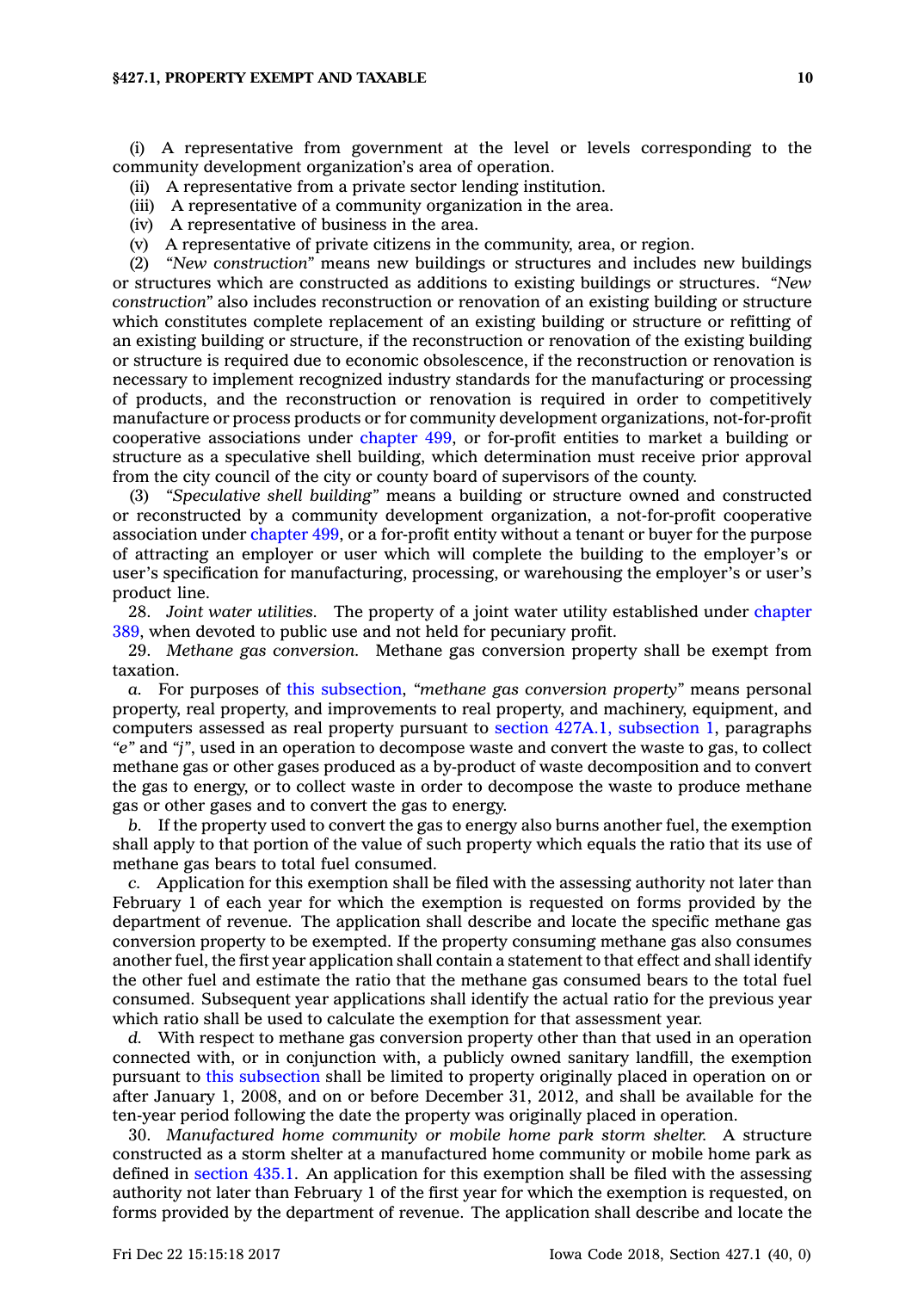storm shelter to be exempted. If the storm shelter structure is used exclusively as <sup>a</sup> storm shelter, all of the structure's assessed value shall be exempt from taxation. If the storm shelter structure is not used exclusively as <sup>a</sup> storm shelter, the storm shelter structure shall be assessed for taxation at fifty percent of its value as commercial property.

31. *Barn preservation.* The increase in assessed value added to <sup>a</sup> farm structure constructed prior to 1937 as <sup>a</sup> result of improvements made to the farm structure for purposes of preserving the integrity of the internal and external features of the structure as <sup>a</sup> barn is exempt from taxation. To be eligible for the exemption, the structure must have been first placed in service as <sup>a</sup> barn prior to 1937. The exemption shall apply to the assessment year beginning after the completion of the improvements to preserve the structure as <sup>a</sup> barn.

*a.* For purposes of this [subsection](https://www.legis.iowa.gov/docs/code/427.1.pdf), *"barn"* means an agricultural structure, in whatever shape or design, which is used for the storage of farm products or feed or for the housing of farm animals, poultry, or farm equipment.

*b.* Application for this exemption shall be filed with the assessing authority not later than February 1 of the first year for which the exemption is requested, on forms provided by the department of revenue. The application shall describe and locate the specific structure for which the added value is requested to be exempt.

*c.* Once the exemption is granted, the exemption shall continue to be granted for subsequent assessment years without further filing of applications as long as the structure continues to be used as <sup>a</sup> barn. The taxpayer shall notify the assessing authority when the structure ceases to be used as <sup>a</sup> barn.

32. *One-room schoolhouse preservation.* The increase in assessed value added to <sup>a</sup> one-room schoolhouse as <sup>a</sup> result of improvements made to the structure for purposes of preserving the integrity of the internal and external features of the structure as <sup>a</sup> one-room schoolhouse is exempt from taxation. The exemption shall apply to the assessment year beginning after the completion of the improvements to preserve the structure as <sup>a</sup> one-room schoolhouse.

*a.* Application for this exemption shall be filed with the assessing authority not later than February 1 of the first year for which the exemption is requested, on forms provided by the department of revenue. The application shall describe and locate the specific one-room schoolhouse for which the added value is requested to be exempt.

*b.* Once the exemption is granted, the exemption shall continue to be granted for subsequent assessment years without further filing of applications as long as the structure is not used for dwelling purposes and the structure is preserved as <sup>a</sup> one-room schoolhouse. The taxpayer shall notify the assessing authority when the structure ceases to be eligible. The exemption in this [subsection](https://www.legis.iowa.gov/docs/code/427.1.pdf) applies even though the one-room schoolhouse is no longer used for instructional purposes.

33. *Indian housing authority property.*

*a.* Property owned and operated by an Indian housing authority, as defined in 24 [C.F.R.](https://www.law.cornell.edu/cfr/text/24/950.102) [§950.102](https://www.law.cornell.edu/cfr/text/24/950.102), created under Indian law, if <sup>a</sup> cooperative agreement has been made with the local governing body agreeing to the exemption. The exemption in this [subsection](https://www.legis.iowa.gov/docs/code/427.1.pdf) is subject to the provisions of [subsection](https://www.legis.iowa.gov/docs/code/427.1.pdf) 14.

*b.* For purposes of this [subsection](https://www.legis.iowa.gov/docs/code/427.1.pdf):

(1) *"Indian law"* means the code of an Indian tribe recognized as eligible for services provided to Indians by the United States secretary of the interior.

(2) *"Local governing body"* means the county board of supervisors if the property is located outside an incorporated city or the governing body of the city in which the property is located.

34. *Port authority property.* The property of <sup>a</sup> port authority created pursuant to [section](https://www.legis.iowa.gov/docs/code/28J.2.pdf) [28J.2](https://www.legis.iowa.gov/docs/code/28J.2.pdf), when devoted to public use and not held for pecuniary profit.

35. *Web search portal business property.*

*a.* Property, other than land and buildings and other improvements, that is utilized by <sup>a</sup> web search portal business as defined in and meeting the requirements of section [423.3,](https://www.legis.iowa.gov/docs/code/423.3.pdf) [subsection](https://www.legis.iowa.gov/docs/code/423.3.pdf) 92, including computers and equipment that are necessary for the maintenance and operation of <sup>a</sup> web search portal and other property whether directly or indirectly connected to the computers, including but not limited to cooling systems, cooling towers,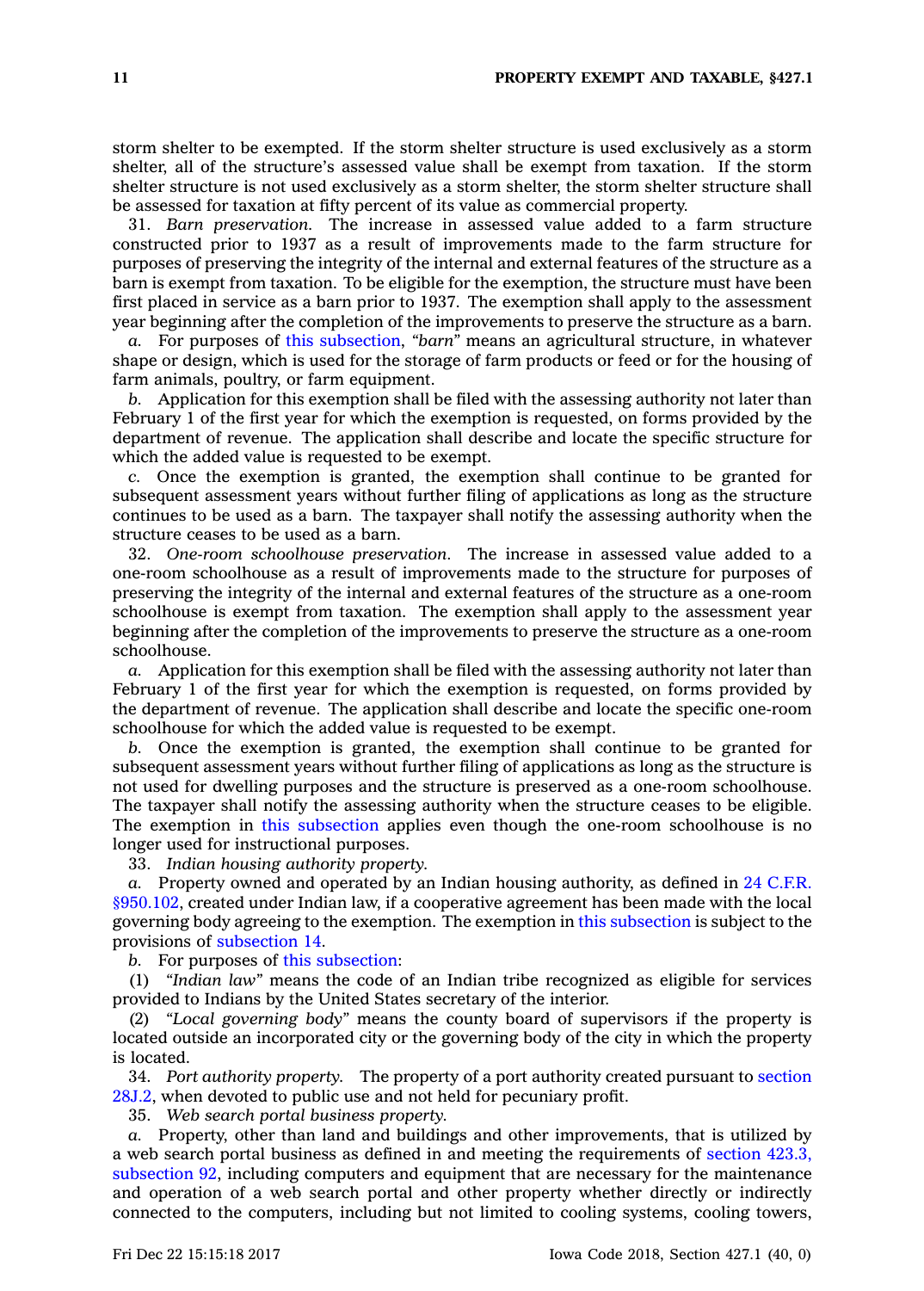and other temperature control infrastructure; power infrastructure for transformation, distribution, or management of electricity, including but not limited to exterior dedicated business-owned substations, and power distribution systems which are not subject to assessment under [chapter](https://www.legis.iowa.gov/docs/code//437A.pdf) 437A; racking systems, cabling, and trays; and backup power generation systems, battery systems, and related infrastructure all of which are necessary for the maintenance and operation of the web search portal site.

*b.* This exemption applies beginning with the assessment year the investment in or construction of the facility utilizing the materials, equipment, and systems set forth in paragraph *"a"* are first assessed. For purposes of claiming this exemption, the requirements may be met by aggregating the various Iowa investments and other requirements of the web search portal business's affiliates as allowed under section 423.3, [subsection](https://www.legis.iowa.gov/docs/code/423.3.pdf) 92. This exemption applies to affiliates of the web search portal business.

36. *Web search property.*

*a.* Property, other than land and buildings and other improvements, that is utilized by <sup>a</sup> web search portal business as defined in and meeting the requirements of [section](https://www.legis.iowa.gov/docs/code/423.3.pdf) 423.3, [subsection](https://www.legis.iowa.gov/docs/code/423.3.pdf) 93, including computers and equipment that are necessary for the maintenance and operation of <sup>a</sup> web search portal business and other property whether directly or indirectly connected to the computers, including but not limited to cooling systems, cooling towers, and other temperature control infrastructure; power infrastructure for transformation, distribution, or management of electricity, including but not limited to exterior dedicated business-owned substations, and power distribution systems which are not subject to assessment under [chapter](https://www.legis.iowa.gov/docs/code//437A.pdf) 437A; racking systems, cabling, and trays; and backup power generation systems, battery systems, and related infrastructure all of which are necessary for the maintenance and operation of the web search portal business.

*b.* This web search portal business exemption applies beginning with the assessment year the investment in or construction of the facility utilizing the materials, equipment, and systems set forth in paragraph *"a"* are first assessed. For purposes of claiming this web search portal business exemption, the requirements may be met by aggregating the various Iowa investments and other requirements of the web search portal business's affiliates as allowed under section 423.3, [subsection](https://www.legis.iowa.gov/docs/code/423.3.pdf) 93. This exemption applies to affiliates of the web search portal business.

37. *Data center business property.*

*a.* Property, other than land and buildings and other improvements, that is utilized by <sup>a</sup> data center business as defined in and meeting the requirements of [section](https://www.legis.iowa.gov/docs/code/423.3.pdf) 423.3, [subsection](https://www.legis.iowa.gov/docs/code/423.3.pdf) 95, including computers and equipment that are necessary for the maintenance and operation of <sup>a</sup> data center business and other property whether directly or indirectly connected to the computers, including but not limited to cooling systems, cooling towers, and other temperature control infrastructure; power infrastructure for transformation, distribution, or management of electricity, including but not limited to exterior dedicated business-owned substations, and power distribution systems which are not subject to assessment under [chapter](https://www.legis.iowa.gov/docs/code//437A.pdf) 437A; racking systems, cabling, and trays; and backup power generation systems, battery systems, and related infrastructure all of which are necessary for the maintenance and operation of the data center business.

*b.* This data center business exemption applies beginning with the assessment year the investment in or construction of the facility utilizing the materials, equipment, and systems set forth in paragraph *"a"* are first assessed.

38. *Geothermal heating and cooling system.*

*a.* The value added by any new or refitted construction or installation of <sup>a</sup> geothermal heating or cooling system on or after July 1, 2012, on property classified as residential. The exemption shall be allowed for ten consecutive years. The exemption shall apply to any value added by the addition of mechanical, electrical, plumbing, ductwork, or other equipment, labor, and expenses included in or required for the construction or installation of the geothermal system, as well as the proportionate value of any well field associated with the system and attributable to the owner.

*b.* A person claiming an exemption under this [subsection](https://www.legis.iowa.gov/docs/code/427.1.pdf) shall obtain the appropriate forms from the assessor. The forms shall be prescribed by the director of revenue. The claim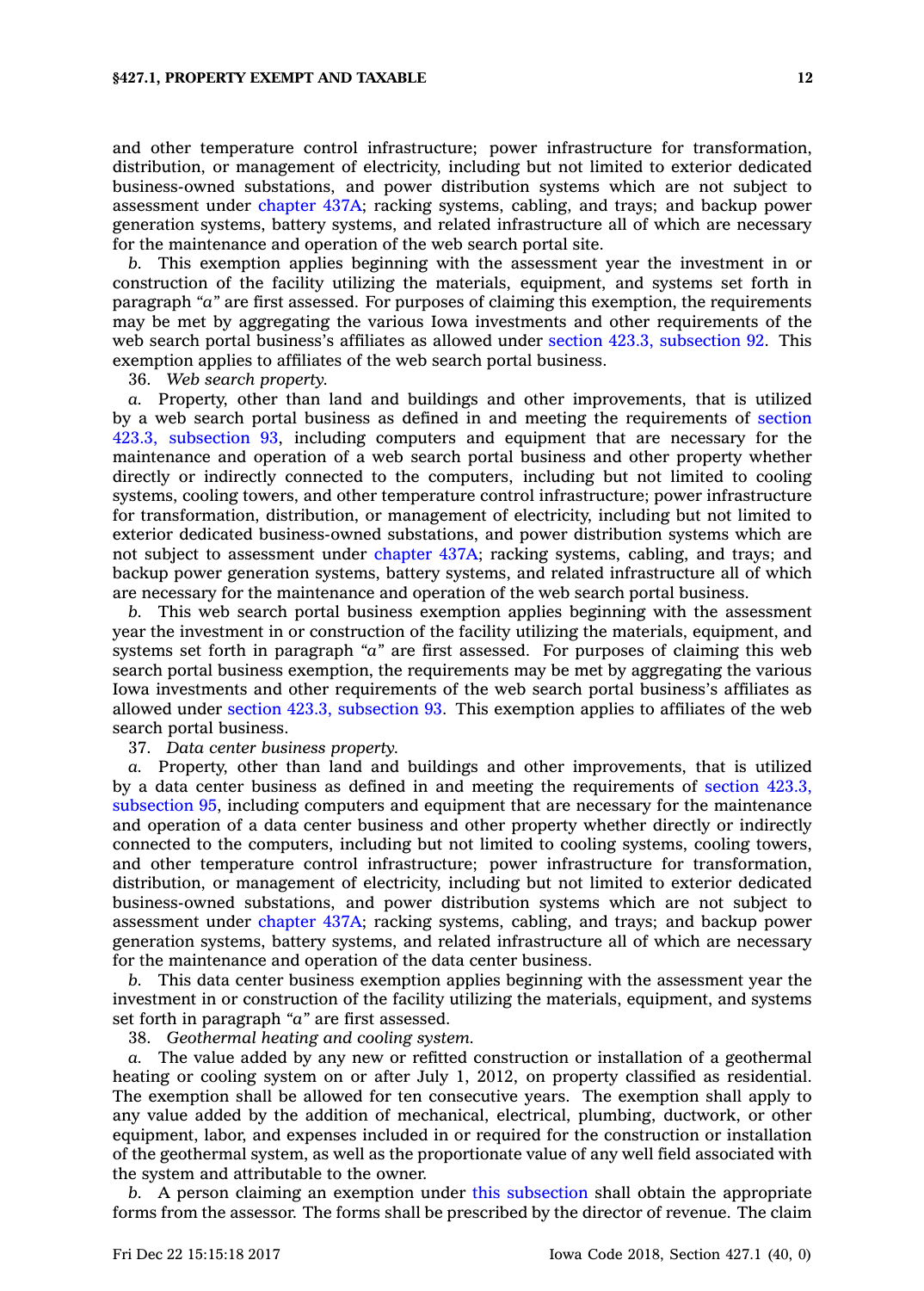shall be filed no later than February 1 of the first assessment year the exemption is requested and shall contain information pertaining to all costs and other information associated with construction and installation of the system. Once the exemption is allowed, the exemption shall continue to be allowed for ten consecutive years without further filing as long as the property continues to be classified as residential property.

*c.* The director shall adopt rules to implement this [subsection](https://www.legis.iowa.gov/docs/code/427.1.pdf).

39. *County fair property.* Fairgrounds, as defined in [section](https://www.legis.iowa.gov/docs/code/174.1.pdf) 174.1, that are owned by <sup>a</sup> county or <sup>a</sup> fair, as defined in [section](https://www.legis.iowa.gov/docs/code/174.1.pdf) 174.1. The use of such fairgrounds for purposes other than <sup>a</sup> fair event, as defined in [section](https://www.legis.iowa.gov/docs/code/174.1.pdf) 174.1, by the owner or by <sup>a</sup> lessee, including uses for pecuniary profit, shall not affect the exemption.

40. *Broadband infrastructure.*

*a.* The owner of broadband infrastructure shall be entitled to an exemption from taxation to the extent provided in this [subsection](https://www.legis.iowa.gov/docs/code/427.1.pdf). For the purposes of this [subsection](https://www.legis.iowa.gov/docs/code/427.1.pdf), *"broadband infrastructure"* and *"targeted service area"* mean the same as defined in [section](https://www.legis.iowa.gov/docs/code/8B.1.pdf) 8B.1.

*b.* The exemption shall apply to the installation of broadband infrastructure that facilitates broadband service at or above twenty-five megabits per second of download speed and three megabits per second of upload speed commenced and completed on or after July 1, 2015, and before July 1, 2020, in <sup>a</sup> targeted service area, and used to deliver internet services to the public. A person claiming an exemption under this [subsection](https://www.legis.iowa.gov/docs/code/427.1.pdf) shall certify to the local assessor prior to commencement of the installation that the broadband installation will take place within <sup>a</sup> targeted service area and shall specify the current number of homes, farms, schools, and businesses in the targeted service area that were offered broadband service and the download and upload speeds available prior to the broadband infrastructure installation for which the exemption is claimed and the number of homes, farms, schools, and businesses in the targeted service area that will be offered broadband service and the download and upload speeds that will be available as <sup>a</sup> result of installation of the broadband infrastructure for which the exemption is claimed.

*c.* The tax exemption shall be <sup>a</sup> one hundred percent exemption from taxation for <sup>a</sup> period of ten years in an amount equal to the actual value added by installation of the broadband infrastructure.

*d.* For companies assessed by the department of revenue pursuant to [chapter](https://www.legis.iowa.gov/docs/code//433.pdf) 433, the exemption shall be limited to an amount equal to the actual value added by installation of the broadband infrastructure as of the assessment date as determined by the department and the exemption shall be applied to the unit value prior to any other exemption applicable to the unit value, as determined under that chapter.

*e.* (1) An application for an exemption shall be filed by the owner of the property with the department of revenue by February 1 of the year in which the broadband infrastructure is first assessed for taxation, or the following two assessment years, and in each case the exemption is allowed for ten years. Applications from applicants whose property is subject to assessment by the department pursuant to [chapter](https://www.legis.iowa.gov/docs/code//433.pdf) 433 shall be reviewed by the department. All other applications shall be reviewed by the applicable county board of supervisors. The department shall forward those applications for exemption that are subject to review by the county board of supervisors to the county board of supervisors of each county in which the property is located.

(2) In lieu of subparagraph (1), and notwithstanding any provision in this [subsection](https://www.legis.iowa.gov/docs/code/427.1.pdf) to the contrary, an owner may at any time before completion of the project submit <sup>a</sup> proposal to the department requesting that the department or the board of supervisors, as applicable, allow the owner to file an application for exemption by February 1 of any other assessment year following completion of the project, which year shall be selected by the department or the board, as applicable. If the department approves or if the board, by resolution, approves the proposal, the exemption is allowed for ten years.

*f.* (1) The application shall be made on forms prescribed by the department. The application shall contain but not be limited to the following information:

(a) The nature of the broadband infrastructure installation.

(b) The percentage of the homes, farms, schools, and businesses in the targeted service area that will be provided access to broadband service.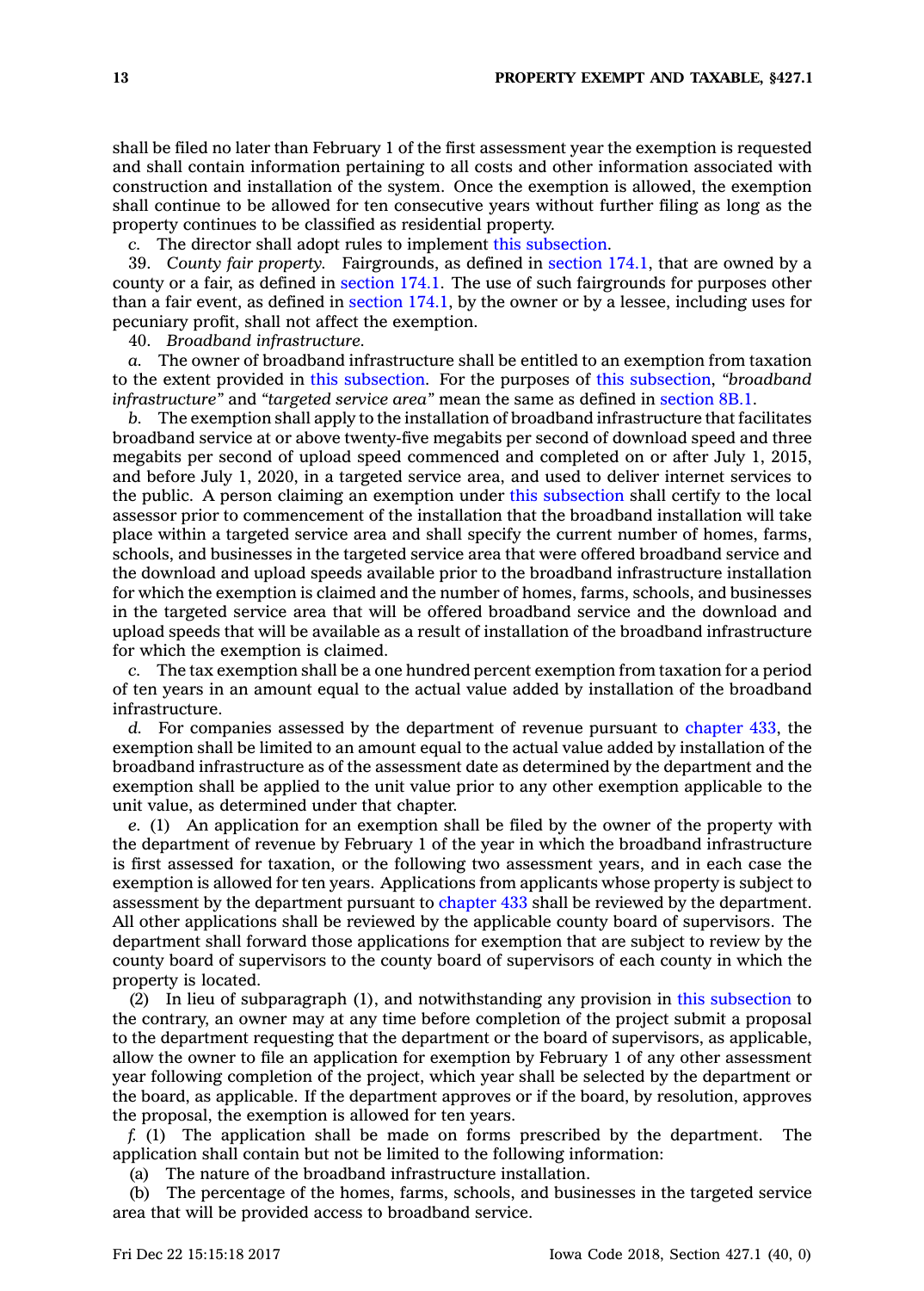(c) The actual cost of installing the broadband infrastructure under the project, if available. The application shall contain supporting documents demonstrating the actual cost.

(d) Certification from the office of the chief information officer pursuant to [section](https://www.legis.iowa.gov/docs/code/8B.10.pdf) [8B.10](https://www.legis.iowa.gov/docs/code/8B.10.pdf) that the installation is being performed or was completed in <sup>a</sup> targeted service area. Certification from the office of the chief information officer that broadband infrastructure installed in <sup>a</sup> targeted service area facilitates broadband service at or above twenty-five megabits per second of download speed and three megabits per second of upload speed.

(e) Certification of the date of commencement and actual or estimated date of completion.

(f) A copy of any nonwireless broadband-related permit issued by <sup>a</sup> political subdivision.

(g) If applying pursuant to paragraph *"e"*, subparagraph (2), the actual cost already incurred for installation of broadband infrastructure, if any, the estimated costs for project completion, and the estimated date of project completion. The application shall contain supporting documents demonstrating the actual cost.

(2) The department and the board of supervisors shall not approve applications that are missing any of the information or documentation required in subparagraph (1). The department or the board of supervisors may consult with the office of the chief information officer to access additional information needed to review an application.

(3) The department or the board of supervisors, as applicable, shall, by March 1, notify an applicant of approval or denial of an application for an exemption under this [subsection](https://www.legis.iowa.gov/docs/code/427.1.pdf) and shall also notify the applicant of the applicant's right to an appeal.

(4) The board of supervisors shall forward all approved applications and any necessary information regarding the applications to the appropriate local assessor by March 1 annually. After the tax exemption is granted, the department or the local assessor, as applicable, shall continue to grant the tax exemption for ten years, and applications for exemption for succeeding years shall not be required.

(5) An applicant for <sup>a</sup> property tax exemption whose application was reviewed by the board of supervisors may appeal denial of the application to the property assessment appeal board within thirty days of the issuance of the denial.

(6) An applicant for <sup>a</sup> property tax exemption whose application was reviewed by the department may appeal denial of the application to the director of revenue within thirty days of the issuance of the denial.

(7) At any time after the exemption is granted and the broadband service is available in <sup>a</sup> targeted service area, the department or the board of supervisors, as applicable, under the direction of the office of the chief information officer, may require the property owner receiving the exemption to substantiate that the owner continues to provide the service described in paragraph *"b"*. If the department or the board of supervisors determines that the property owner no longer provides the service described in paragraph *"b"*, the department or the board of supervisors shall revoke the exemption. An owner may appeal the decision to revoke the exemption in the same manner as provided in subparagraphs (5) and (6), as applicable.

*g.* (1) If <sup>a</sup> company whose property in the county is not assessed by the department of revenue is approved to receive <sup>a</sup> property tax exemption pursuant to this [subsection](https://www.legis.iowa.gov/docs/code/427.1.pdf), the actual value added by installation of the broadband infrastructure shall be determined by the local assessor who shall certify the amount of exemption determined to the county auditor at the time of transmitting the assessment rolls.

(2) Notwithstanding any other provision of law to the contrary, if <sup>a</sup> company in which all or <sup>a</sup> portion of the company's property in the county is assessed by the department pursuant to [chapter](https://www.legis.iowa.gov/docs/code//433.pdf) 433 and the company's property in the county is approved to receive <sup>a</sup> property tax exemption pursuant to this [subsection](https://www.legis.iowa.gov/docs/code/427.1.pdf), the department shall assess all the company's property in the county used for operating telegraph and telephone lines, broadband, or cable systems for each assessment year the company receives the exemption, for purposes of determining the actual value added by installation of the broadband infrastructure.

*h.* The director of revenue shall adopt rules pursuant to [chapter](https://www.legis.iowa.gov/docs/code//17A.pdf) 17A for the interpretation and proper administration of the exemption provided in this [subsection](https://www.legis.iowa.gov/docs/code/427.1.pdf).

41. *Out-of-state business property used in disaster or emergency-related work.* Property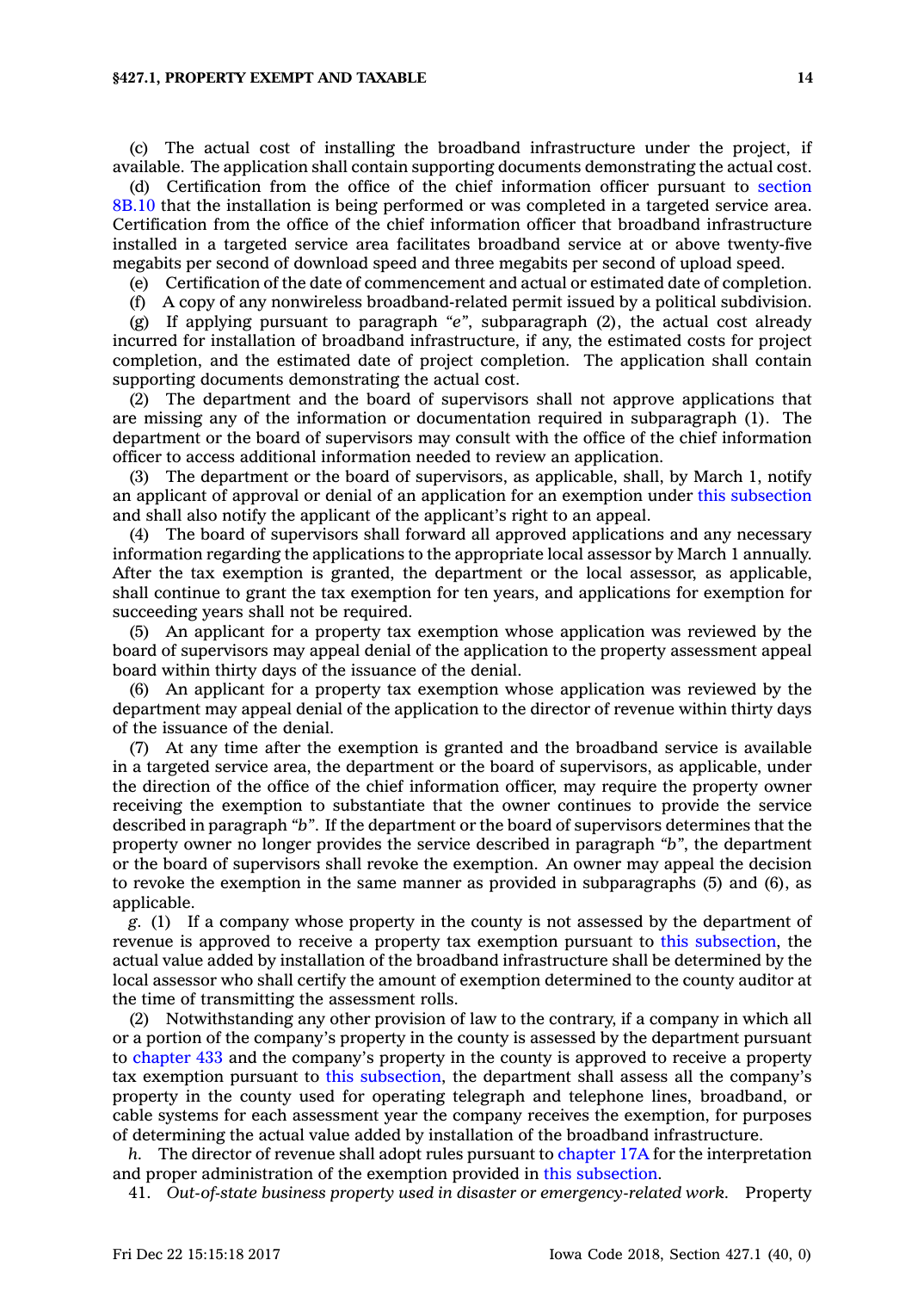described in and meeting the requirements of section 29C.24, [subsection](https://www.legis.iowa.gov/docs/code/29C.24.pdf) 3, paragraph *"a"*, subparagraph (6).

**1.** [C51, §455; R60, §711; C73, §797; C97, §1304; SS15, §1304; C24, 27, 31, 35, 39, §**6944;** C46, 50, 54, 58, 62, 66, 71, 73, 75, 77, 79, 81, §427.1]

**2.** [C51, §455; R60, §711; C73, §797; C97, §1304; SS15, §1304; C24, 27, 31, 35, 39, §**6944;** C46, 50, 54, 58, 62, 66, 71, 73, 75, 77, 79, 81, §427.1; 81 [Acts,](https://www.legis.iowa.gov/docs/acts/1981/CH0031.pdf) ch 31, §8]

**3, 4.** [C51, §455; R60, §711; C73, §797; C97, §1304; SS15, §1304; C24, 27, 31, 35, 39, §**6944;** C46, 50, 54, 58, 62, 66, 71, 73, 75, 77, 79, 81, §427.1]

**5.** [SS15, §1304; C24, 27, 31, 35, 39, §**6944;** C46, 50, 54, 58, 62, 66, 71, 73, 75, 77, 79, 81, §427.1]

**6.** [C24, 27, 31, 35, 39, §**6944;** C46, 50, 54, 58, 62, 66, 71, 73, 75, 77, 79, 81, §427.1]

**7, 8, 9, 10.** [C51, §455; R60, §711; C73, §797; C97, §1304; SS15, §1304; C24, 27, 31, 35, 39, §**6944;** C46, 50, 54, 58, 62, 66, 71, 73, 75, 77, 79, 81, §427.1; 82 Acts, ch [1247,](https://www.legis.iowa.gov/docs/acts/1982/CH1247.pdf) §1]

**11.** [C97, §1304; SS15, §1304; C24, 27, 31, 35, 39, §**6944;** C46, 50, 54, 58, 62, 66, 71, 73, 75, 77, 79, 81, §427.1]

**12.** [C24, 27, 31, 35, 39, §**6944;** C46, 50, 54, 58, 62, 66, 71, 73, 75, 77, 79, 81, §427.1]

**13.** [C51, §455; R60, §711; C73, §797; C97, §1304; SS15, §1304; C24, 27, 31, 35, 39, §**6944;** C46, 50, 54, 58, 62, 66, 71, 73, 75, 77, 79, 81, §427.1]

**14.** [C97, §1304; SS15, §1304; C24, 27, 31, 35, 39, §**6944;** C46, 50, 54, 58, 62, 66, 71, 73, 75, 77, 79, 81, §427.1]

**15.** [C97, §1304; SS15, §1304; C24, 27, 31, 35, 39, §**6944;** C46, 50, 54, 58, 62, 66, 71, 73, 75, 77, 79, 81, §427.1]

**16.** [C51, §455; R60, §711; C73, §797; C97, §1304; SS15, §1304; C24, 27, 31, 35, 39, §**6944;** C46, 50, 54, 58, 62, 66, 71, 73, 75, 77, 79, 81, §427.1]

**17.** [R60, §711; C73, §797; C97, §1304; SS15, §1304; C24, 27, 31, 35, 39, §**6944;** C46, 50, 54, 58, 62, 66, 71, 73, 75, 77, 79, 81, §427.1]

**18.** [SS15, §1304; C24, 27, 31, 35, 39, §**6944;** C46, 50, 54, 58, 62, 66, 71, 73, 75, 77, 79, 81, §427.1]

**19.** [C51, §468, 469; R60, §723, 724; C73, §815, 816; C97, §1318, 1319, 1323; S13, §1330-g, 1342-g, 1346-g; SS15, §1346-s; C24, 27, 31, 35, 39, §**6944;** C46, 50, 54, 58, 62, 66, 71, 73, 75, 77, 79, 81, §427.1]

**20.** [C35, 39, §**6944;** C46, 50, 54, 58, 62, 66, 71, 73, 75, 77, 79, 81, §427.1]

**21.** [C50, 54, 58, 62, 66, 71, 73, 75, 77, 79, 81, §427.1]

**22.** [C62, 66, 71, 73, 75, 77, 79, 81, §427.1]

**23.** [C50, 54, 58, 62, 66, 71, 73, 75, 77, 79, 81, §427.1]

**24, 25.** [C50, 54, 58, 62, 66, 71, 73, 75, 77, 79, 81, §427.1]

**26.** [C54, 58, 62, 66, 71, 73, 75, 77, 79, 81, §427.1]

**27.** [C54, 58, 62, 66, 71, 73, 75, 77, 79, 81, §427.1]

- **28.** [C62, 66, 71, 73, 75, 77, 79, 81, §427.1]
- **29.** [C66, 71, 73, 75, 77, 79, 81, §427.1]
- **30.** [C71, 73, 75, 77, 79, 81, §427.1]

**31.** [C73, 75, 77, 79, 81, §427.1; 82 Acts, ch [1034,](https://www.legis.iowa.gov/docs/acts/1982/CH1034.pdf) §1]

**32.** [C75, 77, 79, 81, §427.1; 82 Acts, ch [1199,](https://www.legis.iowa.gov/docs/acts/1982/CH1199.pdf) §92, 93, 96]

- **33.** [C75, 77, 79, 81, §427.1; 82 Acts, ch [1199,](https://www.legis.iowa.gov/docs/acts/1982/CH1199.pdf) §69, 96]
- **34.** [C77, 79, 81, §427.1]
- **35.** [C79, 81, §427.1]
- **36.** [82 Acts, ch [1247,](https://www.legis.iowa.gov/docs/acts/1982/CH1247.pdf) §2]
- **37.** [82 Acts, ch [1247,](https://www.legis.iowa.gov/docs/acts/1982/CH1247.pdf) §2]
- **38.** [82 Acts, ch [1247,](https://www.legis.iowa.gov/docs/acts/1982/CH1247.pdf) §2]

83 [Acts,](https://www.legis.iowa.gov/docs/acts/83/CH0121.pdf) ch 121, §8; 83 [Acts,](https://www.legis.iowa.gov/docs/acts/83/CH0133.pdf) ch 133, §1, 2; 83 [Acts,](https://www.legis.iowa.gov/docs/acts/83/CH0178.pdf) ch 178, §1; 84 Acts, ch [1222,](https://www.legis.iowa.gov/docs/acts/84/CH1222.pdf) §5, 6, 7; [85](https://www.legis.iowa.gov/docs/acts/85/CH0032.pdf) [Acts,](https://www.legis.iowa.gov/docs/acts/85/CH0032.pdf) ch 32, §102; 86 Acts, ch [1113,](https://www.legis.iowa.gov/docs/acts/86/CH1113.pdf) §1, 2; 86 Acts, ch [1200,](https://www.legis.iowa.gov/docs/acts/86/CH1200.pdf) §8; 86 Acts, ch [1241,](https://www.legis.iowa.gov/docs/acts/86/CH1241.pdf) §35; 87 [Acts,](https://www.legis.iowa.gov/docs/acts/87/CH0023.pdf) ch 23, [§12](https://www.legis.iowa.gov/docs/acts/87/CH0023.pdf) – 14; 87 [Acts,](https://www.legis.iowa.gov/docs/acts/87/CH0233.pdf) ch 233, §495; 88 Acts, ch [1134,](https://www.legis.iowa.gov/docs/acts/88/CH1134.pdf) §81; 89 [Acts,](https://www.legis.iowa.gov/docs/acts/89/CH0296.pdf) ch 296, §43, 44; 90 [Acts,](https://www.legis.iowa.gov/docs/acts/90/CH1006.pdf) ch [1006,](https://www.legis.iowa.gov/docs/acts/90/CH1006.pdf) §1; 90 Acts, ch [1199,](https://www.legis.iowa.gov/docs/acts/90/CH1199.pdf) §5 – 8; 91 [Acts,](https://www.legis.iowa.gov/docs/acts/91/CH0097.pdf) ch 97, §52, 53; 91 [Acts,](https://www.legis.iowa.gov/docs/acts/91/CH0168.pdf) ch 168, §8; 92 [Acts,](https://www.legis.iowa.gov/docs/acts/92/CH1073.pdf) ch [1073,](https://www.legis.iowa.gov/docs/acts/92/CH1073.pdf) §10, 11; 92 Acts, ch [1225,](https://www.legis.iowa.gov/docs/acts/92/CH1225.pdf) §3, 4; 93 [Acts,](https://www.legis.iowa.gov/docs/acts/93/CH0121.pdf) ch 121, §1; 93 [Acts,](https://www.legis.iowa.gov/docs/acts/93/CH0159.pdf) ch 159, §1; 95 [Acts,](https://www.legis.iowa.gov/docs/acts/95/CH0083.pdf) ch 83, [§19](https://www.legis.iowa.gov/docs/acts/95/CH0083.pdf); 95 [Acts,](https://www.legis.iowa.gov/docs/acts/95/CH0084.pdf) ch 84, §1 – 3; 96 Acts, ch [1034,](https://www.legis.iowa.gov/docs/acts/96/CH1034.pdf) §39; 96 Acts, ch [1129,](https://www.legis.iowa.gov/docs/acts/96/CH1129.pdf) §94; 96 Acts, ch [1167,](https://www.legis.iowa.gov/docs/acts/96/CH1167.pdf) §5; 97 [Acts,](https://www.legis.iowa.gov/docs/acts/97/CH0158.pdf) ch 158, §30; 98 Acts, ch [1194,](https://www.legis.iowa.gov/docs/acts/98/CH1194.pdf) §28, 40; 99 [Acts,](https://www.legis.iowa.gov/docs/acts/99/CH0063.pdf) ch 63, §5, 8; 99 [Acts,](https://www.legis.iowa.gov/docs/acts/99/CH0151.pdf) ch 151, §41, 42,